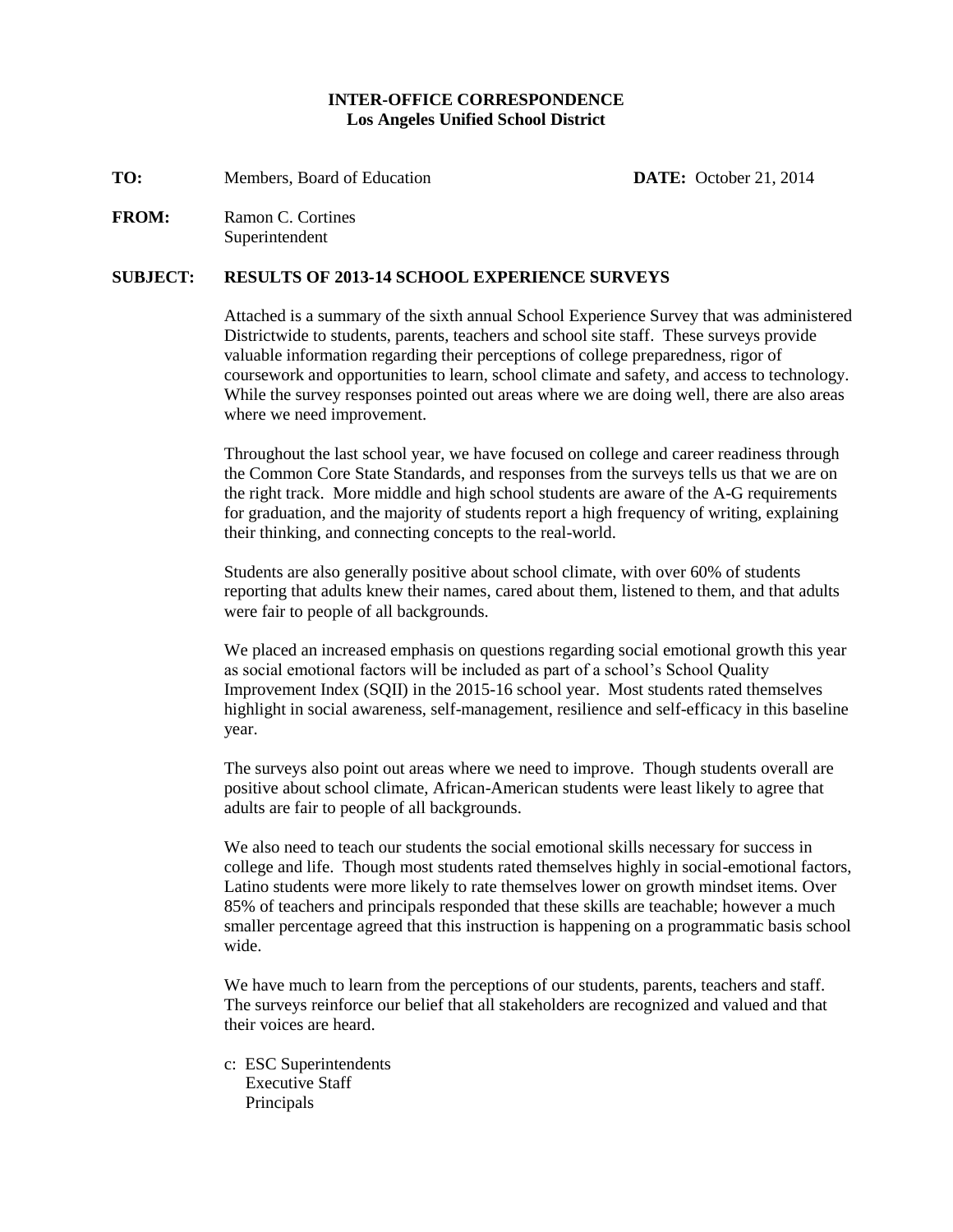UNIFIED SC Los Angeles Unified School District INTER-OFFICE CORRESPONDENCE Office of Data and Accountability



 INFORMATIVE October 21, 2014

TO: Members, Board of Education Ramon C. Cortines, Superintendent FROM: Cynthia Lim, Executive Director Office of Data and Accountability

SUBJECT: RESULTS OF THE 2013-14 SCHOOL EXPERIENCE SURVEY

This informative presents the results of the sixth annual LAUSD's School Experience Survey (SES) which was administered spring 2014, with participation from students, parents, and school staff. The survey was developed with input from parents, teachers, unions, and other stakeholders. The surveys asked respondents about the opportunities they have to learn and be leaders at their schools, how welcoming and collaborative they view the environment, the cleanliness and safety of the campus, and parent engagement. Parents, staff, and grade 3-12 students at all regular elementary, middle, and high schools, as well as at primary centers, special education centers, continuation schools, and 32 charter schools completed surveys about their experiences at their schools either on paper or online.

\_\_\_\_\_\_\_\_\_\_\_\_\_\_\_\_\_\_\_\_\_\_\_\_\_\_\_\_\_\_\_\_\_\_\_\_\_\_\_\_\_\_\_\_\_\_\_\_\_\_\_\_\_\_\_\_\_\_\_\_\_\_\_\_\_\_\_\_\_\_\_\_\_\_\_\_\_

The report is organized around the following themes: 1) College Preparedness, 2) Common Core State Standards, 3) Classroom Environment, 4) English learners, 5) School Climate, 6) Social Emotional Growth, 7) School Safety, and 8) Access to Technology.

# **Highlights:**

# **College Preparedness**

- More students were aware of A-G requirements for graduation this year than last, with middle and high school students showing an increase of 8% from 2012-13 to 2013-14.
- All stakeholders perceive that adults have high expectations that students will attend college.

# **Common Core State Standards**

- Most teachers (77%) felt that they were prepared to implement the CCSS with students overall. However, teachers felt less prepared to implement CCSS with students with disabilities or with integrating technology into Common Core instruction.
- Elementary students reported the greatest agreement in doing work designed to help them master the CCSS, such as writing (92%) and discussing solutions in math (88%), compared to middle and high school students.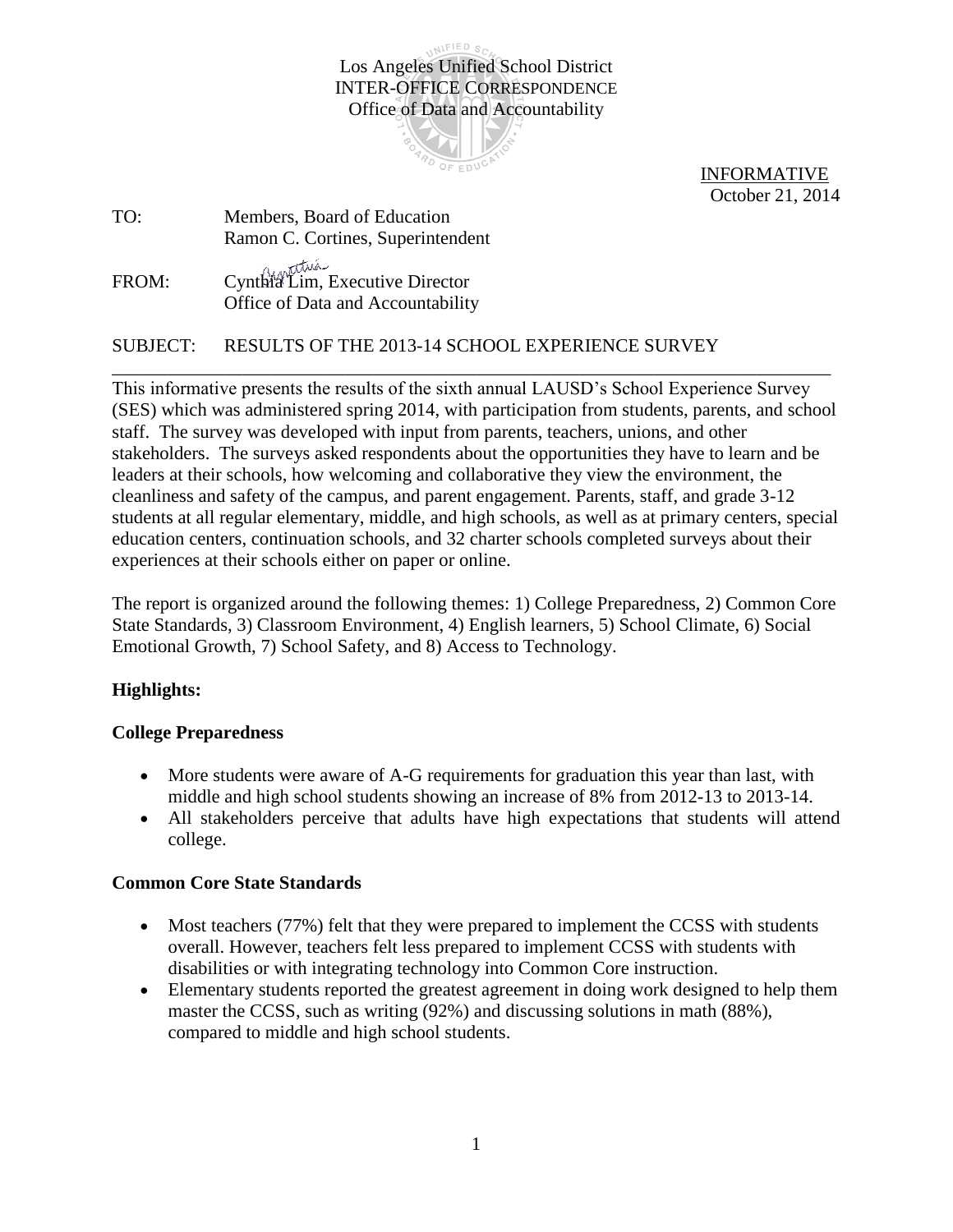# **English Learners**

- More English learners affirmed that they knew what they needed to do to become Fluent English Proficient (RFEP), an increase from student perceptions last year.
- High school English learners' were more positive than non-ELs with respect to teacher support in understanding new vocabulary words, making learning interesting, and noticing if they are having trouble learning something.

# **School Climate**

- Students were generally positive about school factors. Over 60% of students agreed that adults knew their names, cared about them, listened to them and that adults were fair to people from all backgrounds.
- Across all schooling levels, African-American students were least likely to agree that 'Adults at this school are fair to people of all backgrounds.'
- The majority of students and staff reported being proud of their school. School pride was highest among principals (99%), compared to 82% among teachers. Among African-American students, 66% reported school pride, compared to 75% for Latino and 77% for White students.
- More principals at all levels responded that parents are partners than did the parents themselves, and teachers were the least likely to agree at the elementary and middle school levels.

# **Social-Emotional**

- New questions were added this year regarding social-emotional skills.
- Most students rated themselves highly in social awareness, self-management, resilience and self-efficacy.
- Latino students were more likely to rate themselves lower on growth mindset items, compared to White and Asian students.
- When teachers and principals were asked if socio-emotional skills are teachable, over 85% agree; however, a much smaller percentage agreed that this instruction is happening on a programmatic basis school wide.

# **School Safety**

- More students and parents feel that students are safe on school grounds in 2014 than they did in 2013.
- The total percentage of students who agreed that 'Bullying is a problem at my school,' has decreased by 11% from 2010-11 to 2013-14.

# **Access to Technology**

- Internet use among LAUSD parents increased by 11%, and daily use increased by 8%.
- The percentage of parents who prefer to receive school communication by e-mail remains below 50%.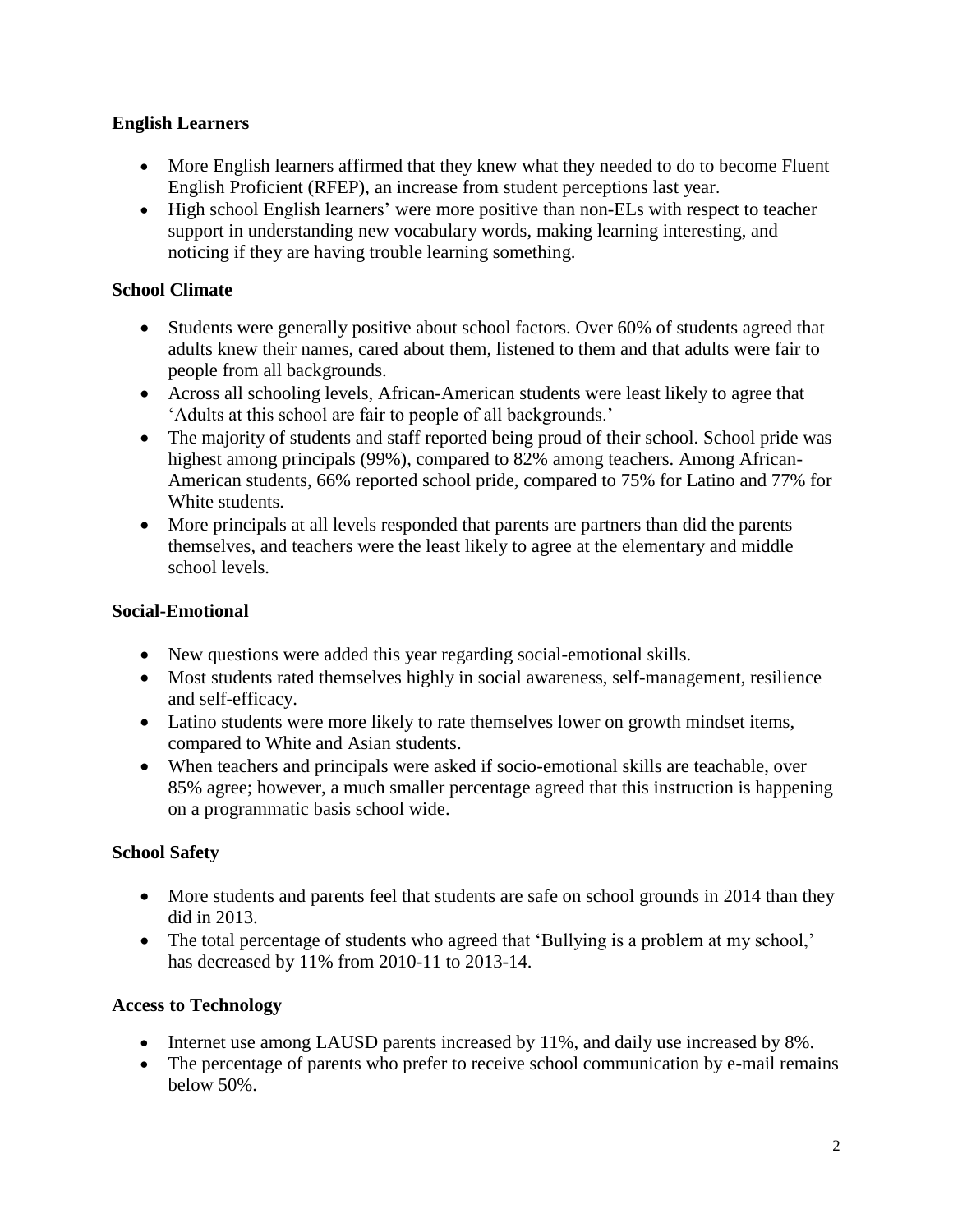### **Response Rates**

Exhibit 1 shows that participation rates on the survey among students, parents and school staff increased from spring 2009 to spring 2014, however all respondent rates fell slightly between spring 2013 and spring 2014. Nonetheless, student response rates improved by 32 percentage points since the survey was initiated, for teachers by 13%, for all staff by 13% and for parents, the response rate improved by 5 percentage points since 2009.





The absolute numbers of students, staff and parents who responded to the survey in 2013-14 decreased slightly from 2012-13 which may be a function of the District's decreasing enrollments and more charter schools opting out of survey participation.

| EXIMULE. INCHING: OF SUITCY Farticipants 2000-07 to 2013-14 |         |         |             |             |             |             |
|-------------------------------------------------------------|---------|---------|-------------|-------------|-------------|-------------|
|                                                             | 2008-09 | 2009-10 | $2010 - 11$ | $2011 - 12$ | $2012 - 13$ | $2013 - 14$ |
| Students                                                    | 230,982 | 278,634 | 281,147     | 339,321     | 326,685     | 303,907     |
| Teachers                                                    | 7,754   | 19,200  | 15,035      | 13,948      | 15,007      | 12,964      |
| All other staff                                             | 4,382   | 5,838   | 5,280       | 6,960       | 7,983       | 5,686       |
| Parents                                                     | 75,949  | 109,820 | 136,861     | 175,966     | 157.344     | 139,689     |
| Total                                                       | 319,067 | 413,492 | 438,323     | 536,195     | 506, 019    | 462,246     |

| Exhibit 2: Number of Survey Participants 2008-09 to 2013-14 |  |  |  |
|-------------------------------------------------------------|--|--|--|
|                                                             |  |  |  |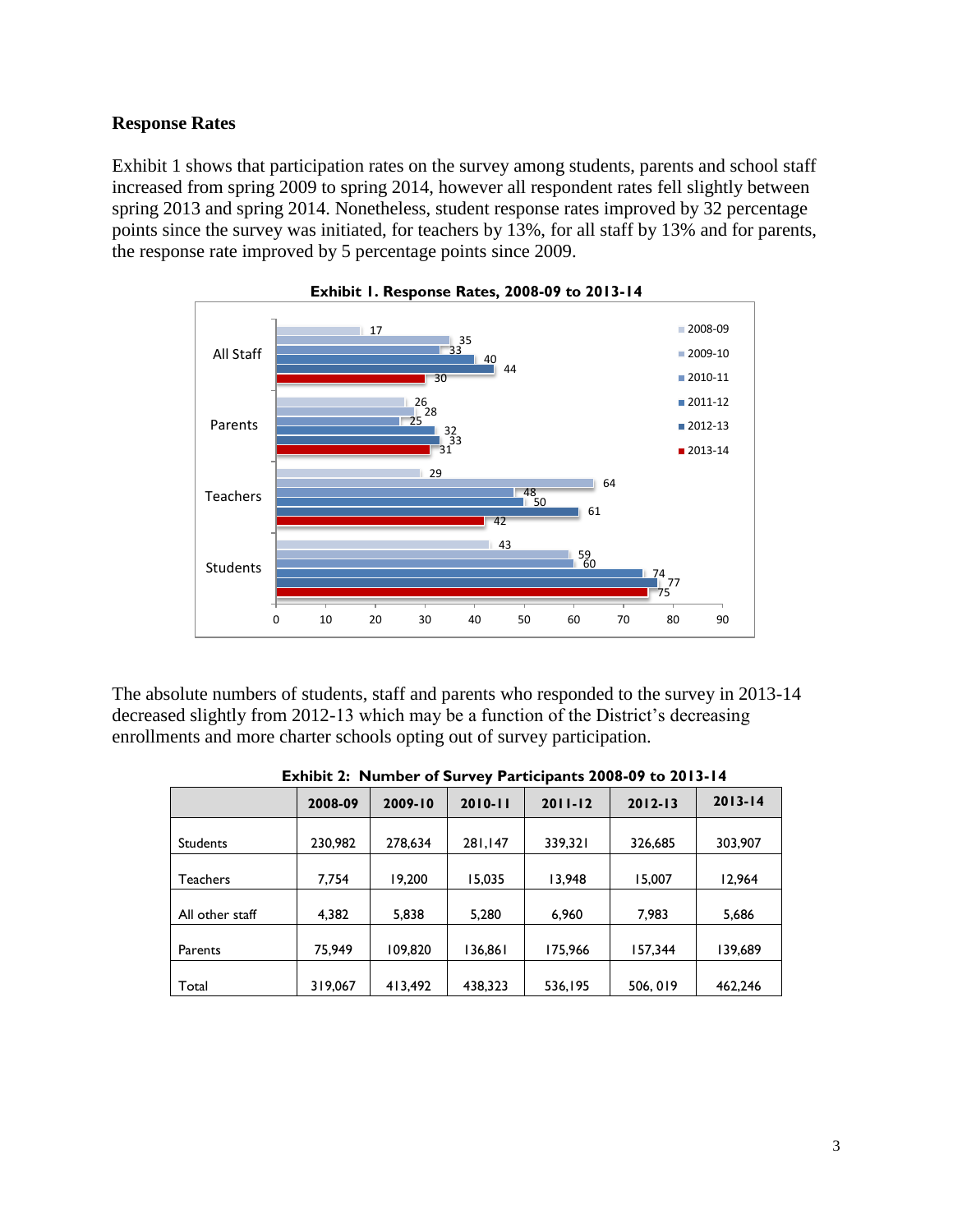## **College Preparedness**

To address the goal of college and career preparedness, we asked all respondents if they agreed with the statement, "Adults at this school expect students to go to college." Rates of agreement about adult expectations were steady over the past two school years with principals (91%) most in agreement and middle school students (74%) less so.



In addition, although 78% of students believe that adults have college expectations for them, the percentage of students that expect to go to a 4-year college or beyond ranged from 57% at elementary to 68% at high school.



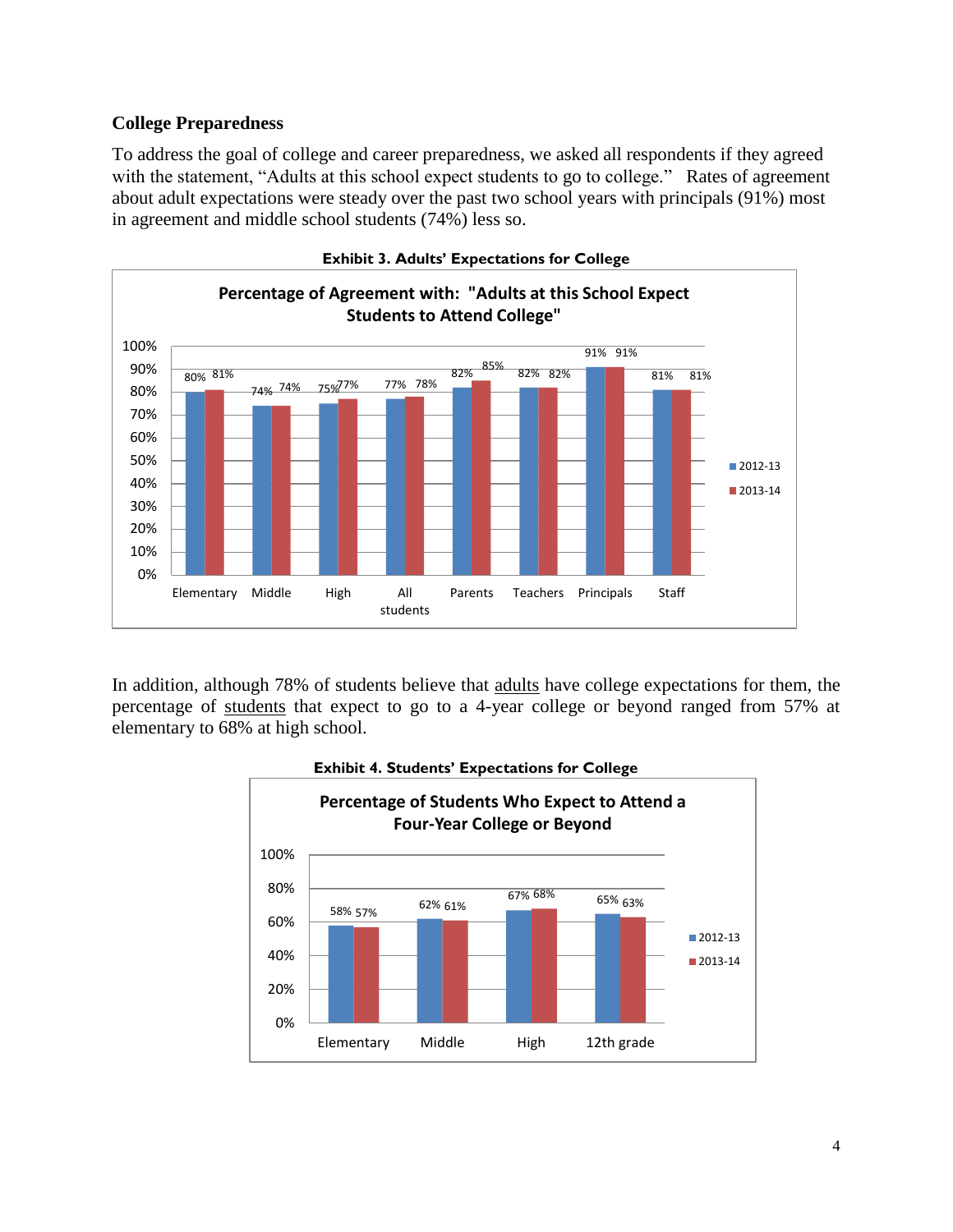Middle and high school students seemed more aware of A-G requirements for graduation this year than last, with both levels showing an increase of 8% from 2012-13 to 2013-14.





Parents also report increased levels of school support provided to them in understanding courses needed for graduation and college as well as how to apply for college. From 2013 to 2014, the percent of parents who reported attending an Individual Graduation Plan (IGP) meeting increased by 7%.



### **Exhibit 6. Parent Perceptions of Graduation and College Admission**

Although parents show an increase in understanding the steps needed for graduation and college admission, teacher responses regarding their own understanding of how their courses fit within the A-G sequence did not increase, and their comfort in communicating A-G requirements to students and parents remained steady.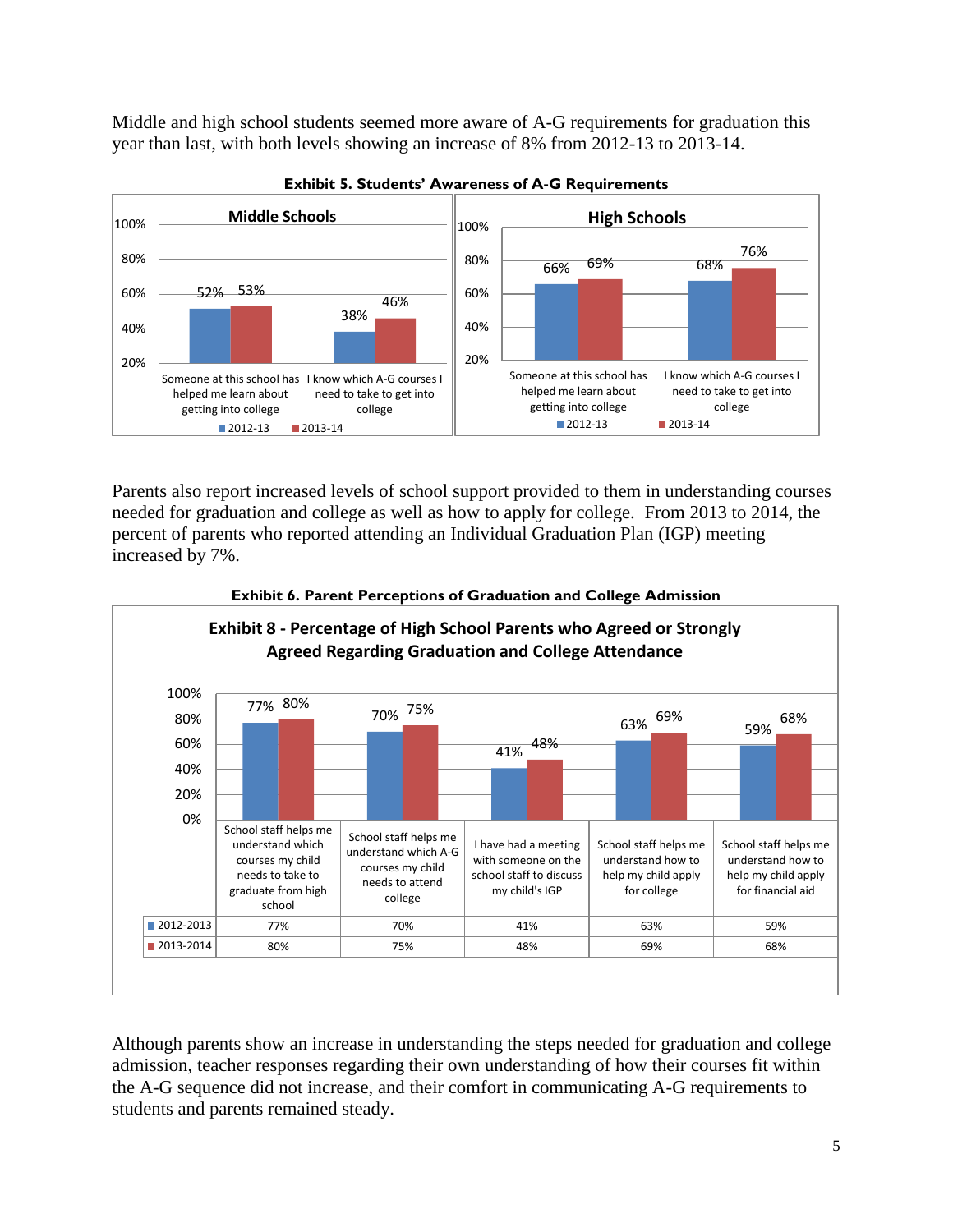







# **Common Core State Standards (CCSS)**

The Common Core State Standards give us a clear set of learning goals that show what students should know and be able to do by the end of each grade in English Language Arts and Math. These real-world standards will require students to read more non-fiction, read challenging texts more closely so they can make sense of what they read and draw their own conclusions. The standards also require students to engage in more writing and use evidence gathered texts to support what they write. In Mathematics, students are expected to talk about and prove their understanding of texts and math concepts, and to use math in real-world situations.

In 2013-14, teachers were asked how prepared they felt to teach the CCSS to a variety of student sub-groups. As can be noted in Exhibit 9, 77% of teachers felt that they were prepared to implement the CCSS with students overall. However, teachers feel less well prepared to implement the CCSS with students with disabilities (59%), and less well prepared to integrate technology into Common Core instruction (61%). A greater percentage of elementary teachers stated that they were prepared to implement the CCSS with English learners (76%), Standard English learners (81%), and students overall (80%)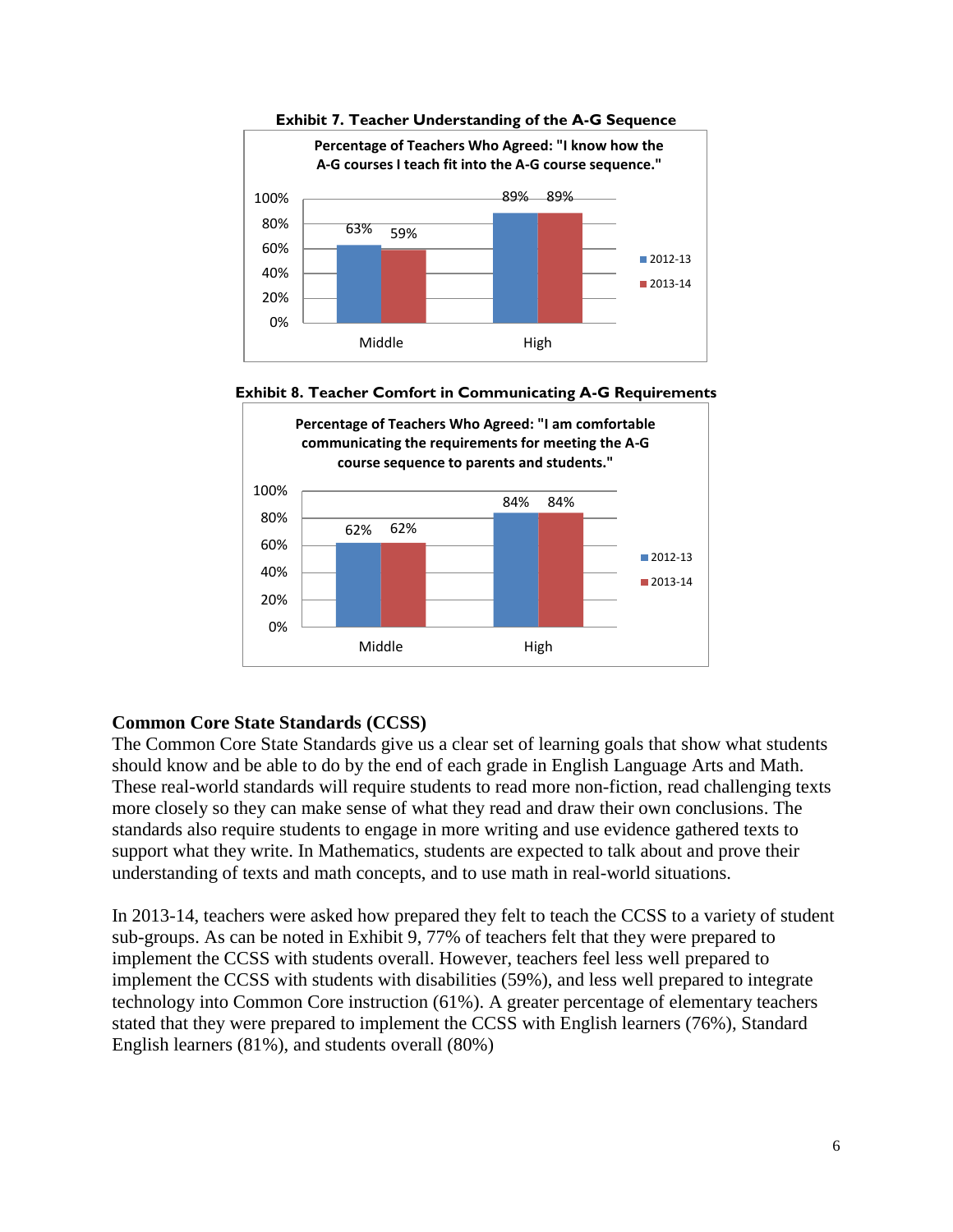

### **Exhibit 9. Teacher Perceptions of Common Core State Standards**

Students were asked about the type of work they do in class that will prepare them to be successful with the higher-level thinking skills required by the Common Core State Standards. Elementary students report the highest frequency of writing, working together to edit writing and connecting what they read to real life people and situations in English Language Arts, compared to middle and high school students.

In Mathematics, Science and Social Science, elementary students reported a higher frequency in engaging in tasks aligned to the Common Core State Standards, (e.g., writing how they solved math problems, making and testing hypotheses, connecting what they are learning to things happening in the world right now), compared to middle and high school students.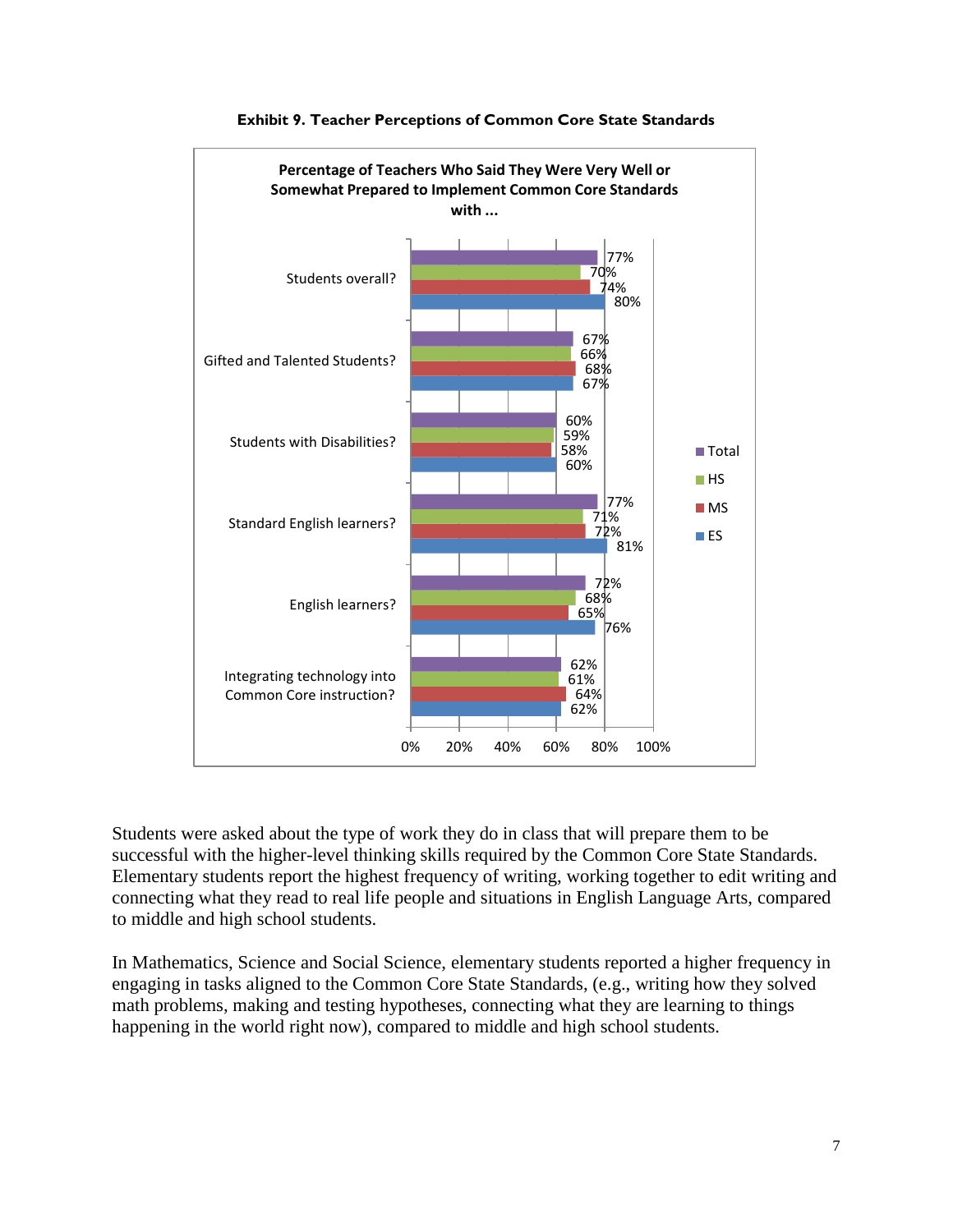#### **Exhibit10. How frequently do you engage in activities contributing to your learning Common Core State Standards activities?**

|                                                                                | <b>Elementary</b> | Middle | <b>High School</b> |
|--------------------------------------------------------------------------------|-------------------|--------|--------------------|
| In English Language Arts                                                       |                   |        |                    |
| we do a lot of writing.                                                        | 92%               | 79%    | 75%                |
| we work together to edit our writing to make it better.                        | 87%               | 68%    | 66%                |
| we connect what we read to real life people and situations.                    | 81%               | 67%    | 68%                |
| In Mathematics                                                                 |                   |        |                    |
| we write sentences to explain how we solve math problems.                      | 89%               | 66%    | 52%                |
| we discuss possible solutions to math problems with other students.            | 88%               | 73%    | 67%                |
| my teacher shows us how math is used in everyday life.                         | 87%               | 68%    | 56%                |
| In Science                                                                     |                   |        |                    |
| we make hypotheses and test them.                                              | 70%               | 64%    | 59%                |
| my teacher shows us how science can help us understand the world<br>around us. | 84%               | 74%    | 67%                |
| In Social Studies (history, geography, government, economics)                  |                   |        |                    |
| my teacher asks us to think critically about why certain events took<br>place. | 85%               | 70%    | 64%                |
| my teacher connects what we are learning with things that are                  |                   |        |                    |
| happening in the world now.                                                    | 83%               | 74%    | 69%                |

# **Classroom environment**

This section provides information about student perceptions regarding classroom behavior, teacher respect for students and the teacher's role in motivating the learning in his/her classroom(s).

Overall, 'students behaving well in classes' received the lowest percent of agreement (52%) and teacher belief in student ability received the highest percent of agreement (85%). Elementary students were more likely to agree that their teachers treated them with respect (91%), followed by students in Options schools. Elementary students were also more in agreement that their teacher helped them when they were having trouble or with understanding and learning new vocabulary words, compared to secondary students.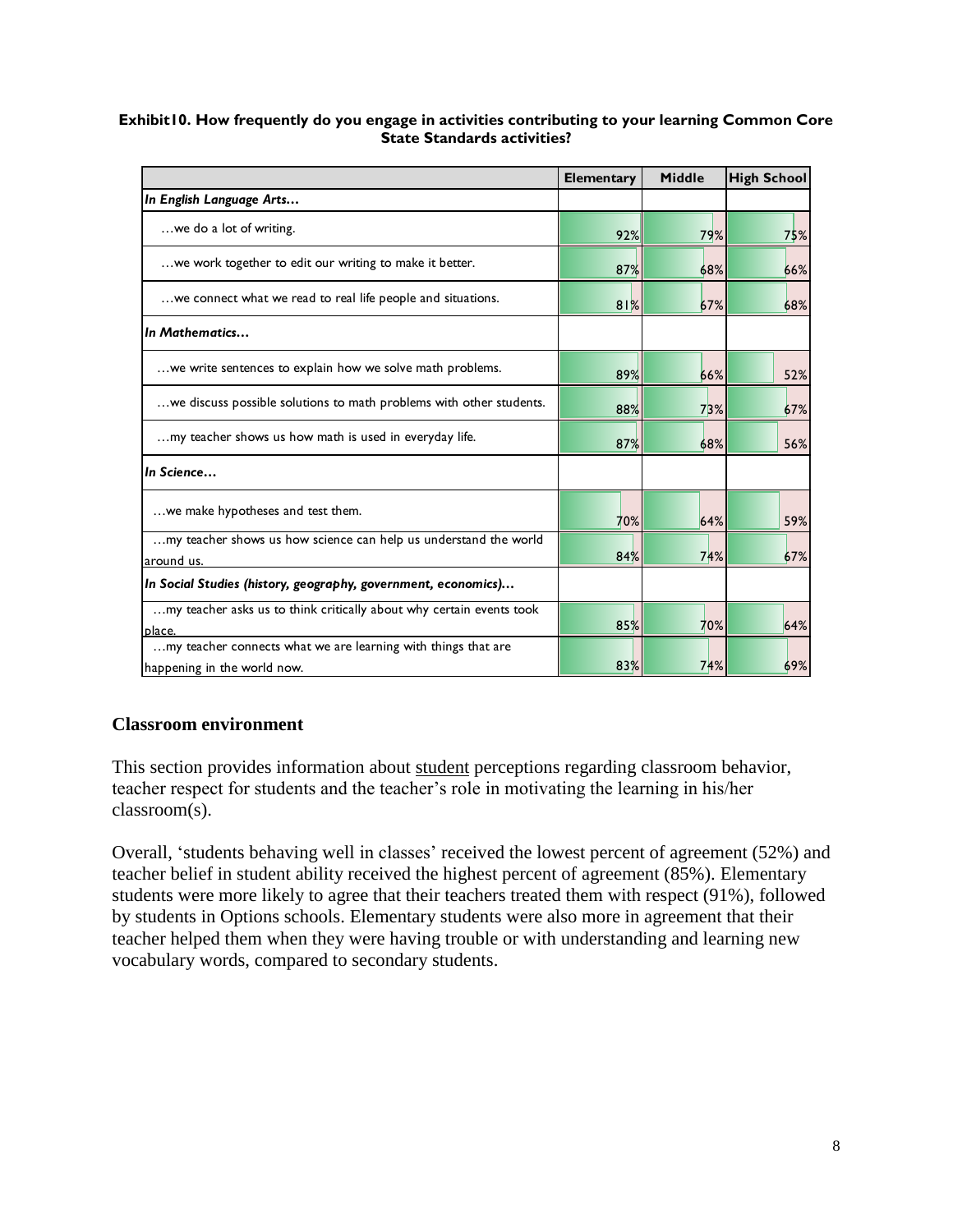|                                                                  | <b>Elementary</b> | <b>Middle</b> | <b>High</b> | <b>Options</b> | Total |
|------------------------------------------------------------------|-------------------|---------------|-------------|----------------|-------|
| My teacher makes learning interesting                            | 88%               | 60%           | 59%         | 67%            | 71%   |
| Students in my class are well behaved                            | 52%               | 46%           | 51%         | 64%            | 52%   |
| My teacher treats me with respect                                | 91%               | 71%           | 74%         | 85%            | 80%   |
| My teacher believes I can do well in class                       | 94%               | 80%           | 78%         | 89%            | 85%   |
| My teacher notices if I am having trouble<br>learning something  | 87%               | 62%           | 58%         | 72%            | 71%   |
| My teacher helps me understand and learn<br>new vocabulary words | 91%               | 67%           | 63%         | 70%            | 75%   |

**Exhibit 11. Student Perceptions of Classroom Environment**

Most parents affirmed their belief that their child's school provided high quality instruction to their children (See Exhibit 12). Similarly, the majority stated that their child's teacher informed them about their child's academic progress. However, the percentages of high school parents who agreed that teachers talked to them about course expectations (48%) and how they could help their children at home (43%) were much lower than those reported at the middle and elementary school levels.

| $2013 - 14$                                                          | <b>Elementary</b> | Middle | <b>High</b> | Total |
|----------------------------------------------------------------------|-------------------|--------|-------------|-------|
| This school provides high quality<br>instruction to my child.        | 79%               | 81%    | 77%         | 83%   |
| My child's teacher(s):                                               |                   |        |             |       |
| inform(s) me about my child's<br>academic progress                   | 83%               | 72%    | 61%         | 78%   |
| talk(s) with me about what my child<br>is expected to learn in class | 78%               | 58%    | 48%         | 70%   |
| talk(s) with me about how I can help<br>my child learn at home       | 75%               | 51%    | 43%         | 67%   |

**Exhibit 12. Parent Perceptions of Quality of Instruction** 

### **English Learners**

The majority of English Learners (85% of elementary, 80% of middle school and 79% of high school) affirmed that they knew what they needed to do to become Fluent English Proficient (RFEP). This represents a large increase from student perceptions last year. (See Exhibit 13.)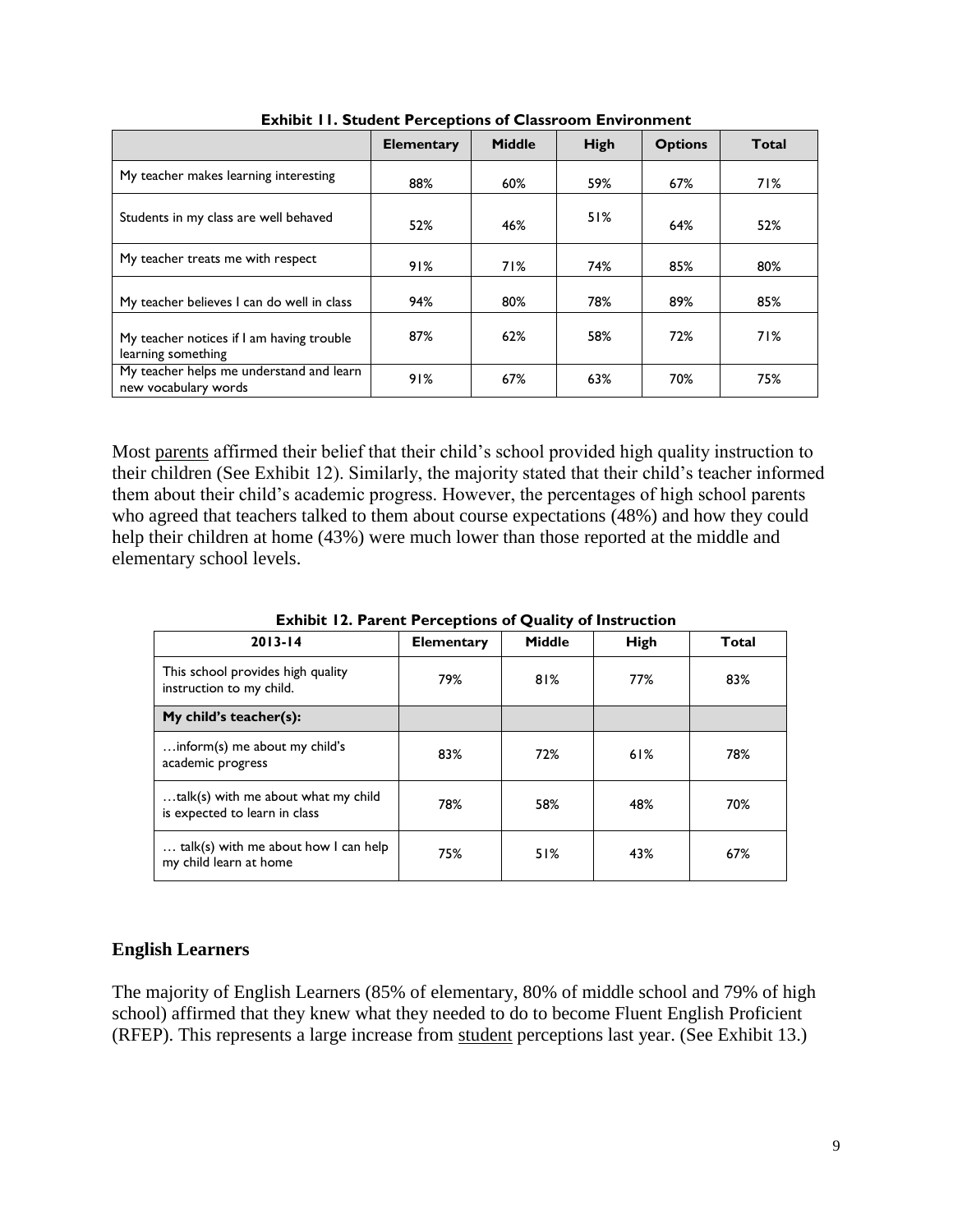

When high school students' responses were examined across language classifications, English learners' percent agreement was higher than non-ELs with respect to teacher support in understanding new vocabulary words, making learning interesting, and noticing if they are having trouble learning something.





The percentage of teachers who reported that they communicated EL progress to students or parents at least two times last year decreased from the previous year. However, teacher's perceptions of providing information did not match parent perceptions in terms of receiving that information (See Exhibit 15).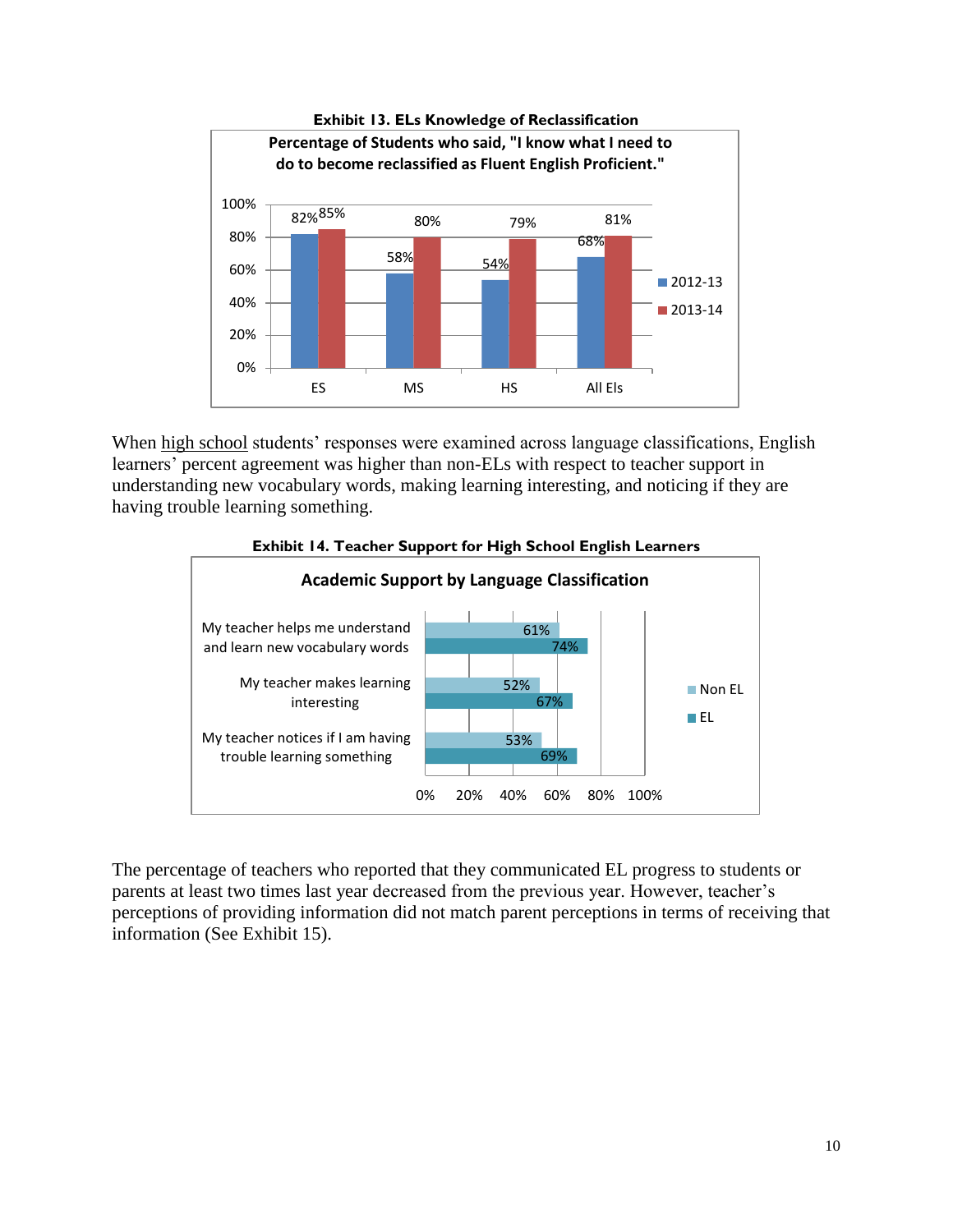

**Exhibit 15. Teacher and Parent Reports of EL Progress Communication**

### **School Climate**

School culture and climate refers to the quality and character of school life. School climate is based on patterns of students', parents' and school personnel's experience of school life and reflects norms, goals, values, interpersonal relationships, teaching and learning practices, and organizational structures.

Students were asked to reflect on how adults interact with them at school. Exhibit 16 illustrates how student perceptions of school climate have changed from 2012-13 to 2013-14. The percentage of students that agreed that adults know their names, care about them, and listen to them increased from the previous year. The percentage of students that agreed that adults are fair to people from all backgrounds decreased slightly from the previous year.



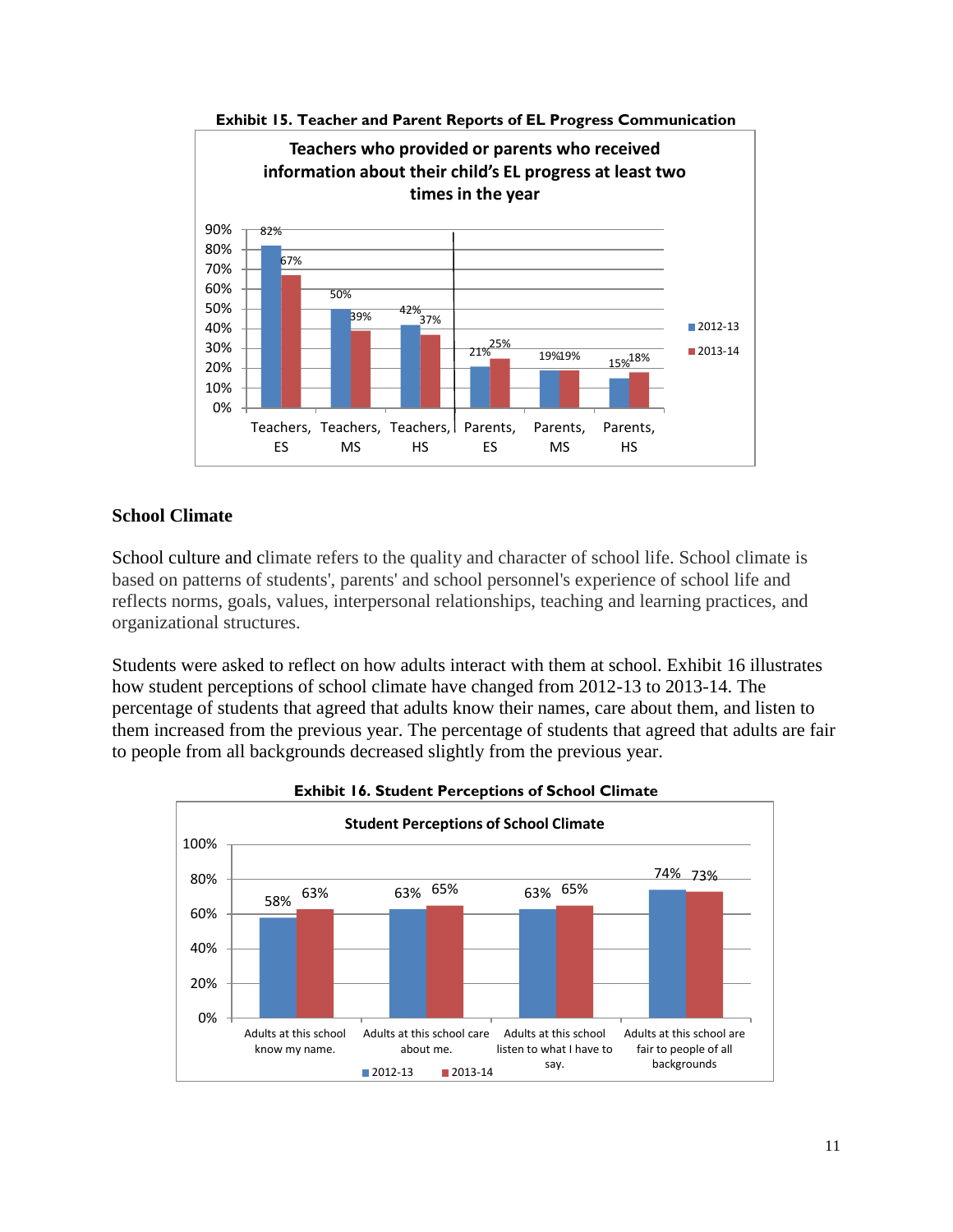When broken down by school level and ethnicity, there were noticeable differences in responses to the question regarding fairness to people of all backgrounds. Across all schooling levels, African-American students were least likely to agree that 'Adults at this school are fair to people of all backgrounds.'

|                                                                |                              | Asian | African-<br>American | Latino   | White |
|----------------------------------------------------------------|------------------------------|-------|----------------------|----------|-------|
|                                                                |                              |       |                      |          |       |
|                                                                | <b>Elementary</b>            | 69%   | 77%                  | 73%      | 79%   |
| Adults at this school know my<br>name                          | <b>Middle</b>                | 50%   | 62%                  | 52%      | 58%   |
|                                                                | <b>High</b><br><b>School</b> | 59%   | 63%                  | $57\%$ * | 69%   |
|                                                                |                              |       |                      |          |       |
| Adults at this school listen to what<br>I have to say          | <b>Elementary</b>            | 76%   | 69%                  | 76%      | 78%   |
|                                                                | <b>Middle</b>                | 63%   | 49%*                 | 59%      | 58%   |
|                                                                | <b>High</b><br><b>School</b> | 56%   | $52%$ *              | 53%      | 61%   |
|                                                                |                              |       |                      |          |       |
|                                                                | <b>Elementary</b>            | 81%   | 75%*                 | 78%      | 84%   |
| Adults at this school are fair to<br>people of all backgrounds | Middle                       | 71%   | 58%*                 | 71%      | 73%   |
|                                                                | <b>High</b><br><b>School</b> | 67%   | 59%*                 | 70%      | 69%   |
|                                                                |                              |       |                      |          |       |
|                                                                | <b>Elementary</b>            | 79%   | 78%                  | 80%      | 83%   |
| Adults at this school care about me                            | Middle                       | 59%   | 55%                  | 57%      | 61%   |
|                                                                | <b>High</b><br><b>School</b> | 60%   | 49%                  | 58%      | 59%   |

**Exhibit 17. Student Perceptions of School Climate by Ethnicity**

*\*Differences between low and high percent agreement represent educationally meaningful and statistically significant differences.*

At all levels, there were slight increases in student perceptions of school pride. However, when compared against principal and staff's responses, students were less proud of their school than the adults, particularly at the middle and high school levels. In addition, when broken down by ethnicity, African-American students reported less pride in their schools than other groups.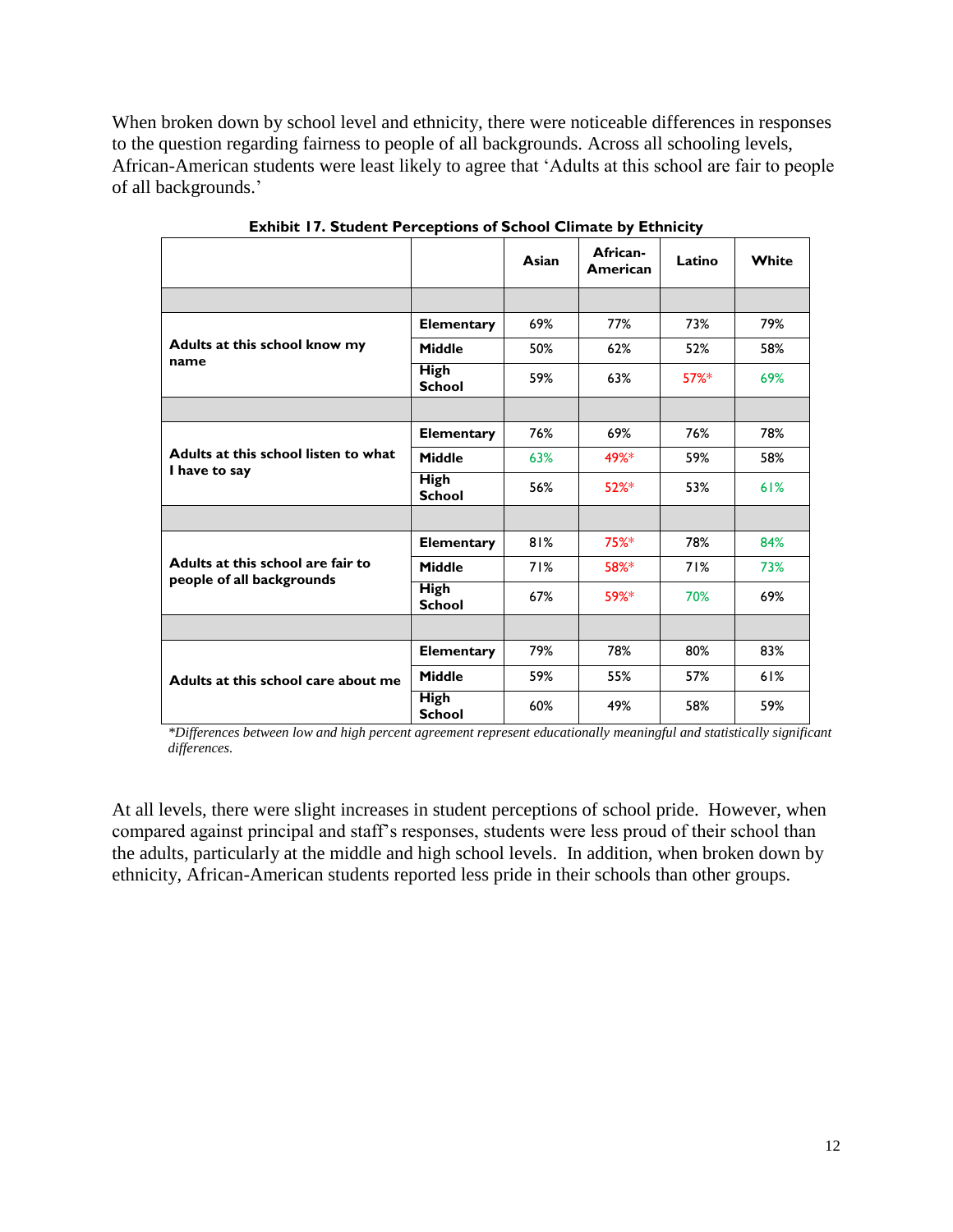



Parent perceptions of school climate were positive about their child's school. Elementary parents were most in agreement in all categories except regarding the school offering extra activities for students' personal growth, where high school parents had the highest rate of agreement (87%).

Eighty-nine percent of elementary parents felt welcome to participate at their child's school, followed by 85% at middle and 89% at high school. The area of lowest agreement across all three levels was "School staff welcomes my suggestions," with 73% of elementary parents in agreement and 68% at middle schools and 65% at high schools.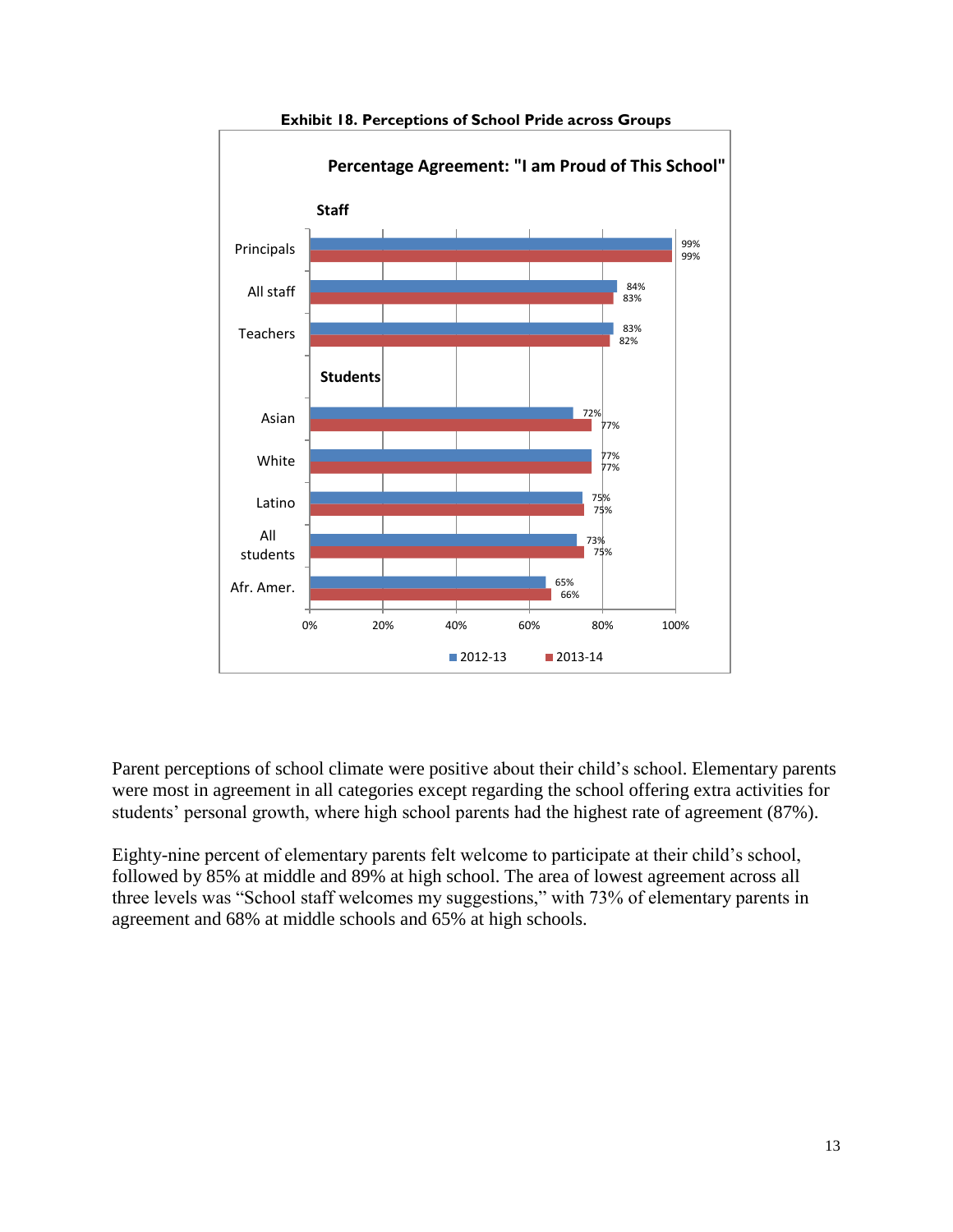|                                                                    | Elementary | Middle | High |
|--------------------------------------------------------------------|------------|--------|------|
| This school meets my child's social needs.                         | 86%        | 81%    | 78%  |
| This school offers extra activities for students' personal growth. | 77%        | 84%    | 87%  |
| My child's background is valued at this school.                    | 80%        | 81%    | 77%  |
| I feel welcome to participate at this school.                      | 89%        | 85%    | 80%  |
| School staff welcomes my suggestions.                              | 73%        | 68%    | 65%  |

#### **Exhibit 19. Parent Perceptions of School Climate**

Exhibit 20 shows that parent respondents are generally more positive about their sense of being partners in school decision making at the elementary level than at middle or high school. In contrast, however, far more principals at all levels responded that parents are partners than the parents themselves, and teachers were the least likely to agree at the elementary and middle school levels.



Principals were more positive about school climate than other school-based staff. Exhibit 21 illustrates that the responses of the principals were higher on all questions than those of teachers and all staff combined. Most staff did agree that they work together to improve this school; mutual respect and trust, however, are not perceived to the same extent. Although principals agreed strongly with these statements, only 79% of the teachers agreed that there was mutual respect on their campuses and only 67% perceived mutual trust.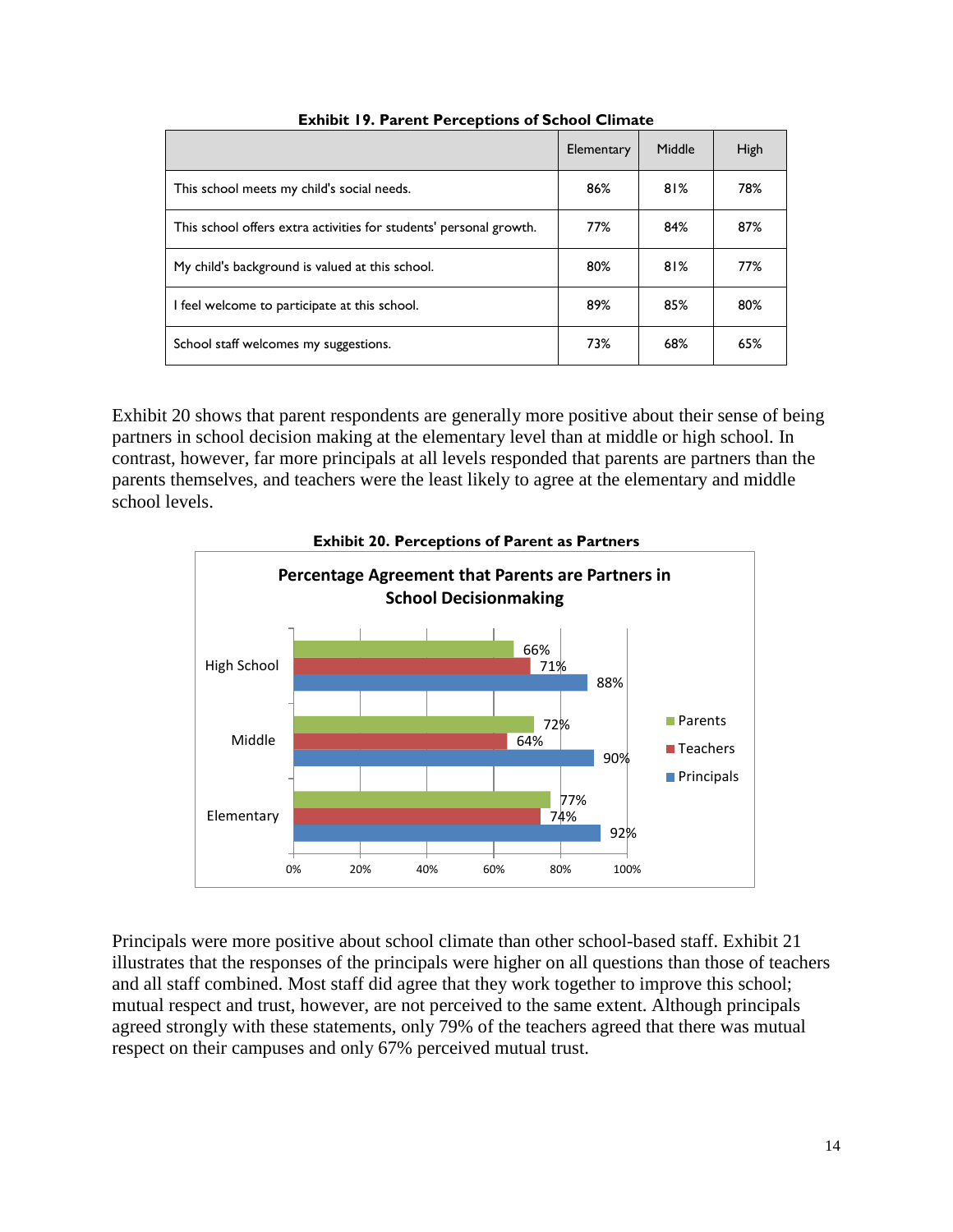

**Exhibit 21. Staff Perceptions of School Climate** 

Teachers were asked about the utility of feedback from their supervisors and if they believed that the current performance review helped them improve their teaching. They were also asked how often their supervisor had visited their classroom to observe them teach and if their supervisor had provided useful feedback based on the observations.

As can be seen in Exhibit 22, elementary teachers were generally more positive about the overall usefulness of feedback (74%) versus middle (57%) and high school teachers (60%) and of the current performance evaluation (55% versus 42% and 48%).



**Exhibit 22. Teacher Perceptions on Feedback**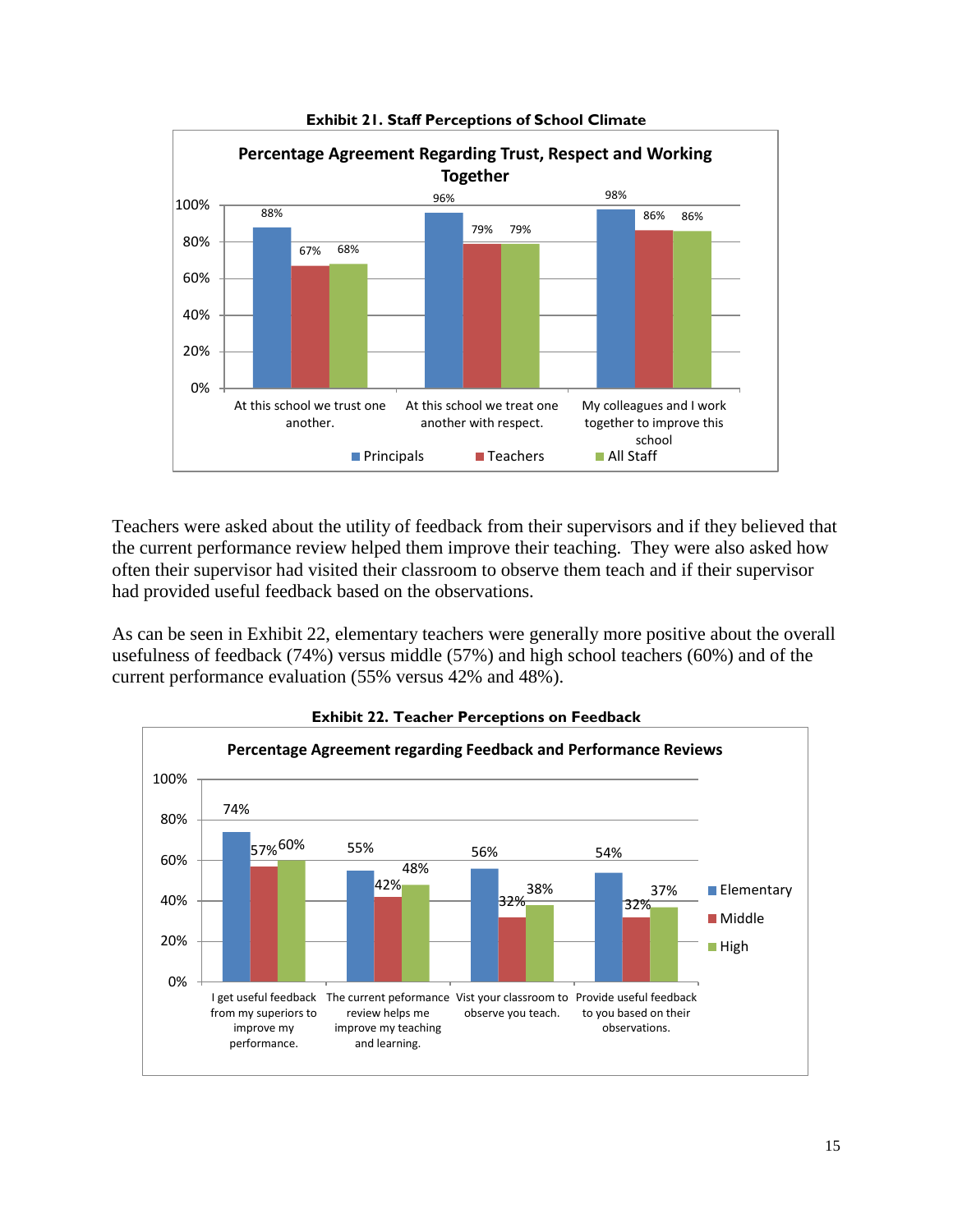Principals were asked whether the professional development they received from the Educational Service Centers (ESC) helped improve their leadership and the usefulness of feedback they received from their supervisors. Exhibit 23 illustrates that a larger percentage of elementary than secondary principals agreed that the professional development they received from the ESC contributed to improving their leadership (83%) and the feedback they received from supervisors was useful (91%).

|                                                                                                                 | <b>Elementary</b> | Middle | <b>High</b> | Total |
|-----------------------------------------------------------------------------------------------------------------|-------------------|--------|-------------|-------|
| The professional development I receive from my<br>Educational Service Center helps me improve my<br>leadership. | 83%               | 74%    | 65%         | 78%   |
| I get useful feedback from my supervisors to improve<br>my performance.                                         | 91%               | 82%    | 74%         | 86%   |

**Exhibit 23. Professional Development and Feedback for Principals**

# **Social Emotional Growth**

LAUSD is collaborating with seven other school districts in the California Office to Reform Education (CORE) waiver from various aspects of the Elementary and Secondary Education Act (ESEA- formerly NCLB). In the CORE waiver, social emotional factors will be part of a school's School Quality Improvement Index (SQII) in the 2015-16 school year. The use of social emotional factors will develop a more holistic definition of student and school success. This is based on the belief that student success goes beyond academic test scores to include other factors such as:

- social awareness (being able to work effectively with a group on a project),
- self-management (arriving to class prepared, paying attention, following directions, allowing others to speak without interruption, and working independently with focus),
- resilience (perseverance and sustained interest in long term goals),
- self-efficacy (the belief that you can succeed in achieving a goal), and
- **The growth mindset (the belief that you can grow your talents with effort).**

This year, questions related to student self-ratings of social awareness, self-management, resilience, self-efficacy and growth mindset were added to the survey.

Across all school levels, students rated themselves fairly high on measures of social awareness, self-management and resilience. Elementary students rated themselves higher than secondary students on those same constructs. When asked questions about growth mindset, 54% of elementary students agreed that with the sentence, "*I feel you have a certain amount of intelligence and you cannot really do much to change that,"* compared to 50% in middle school and 40% in high school. Across all schooling levels, students were least likely to agree with the statement, "My lower score on a test or quiz was due to *not being smart enough*."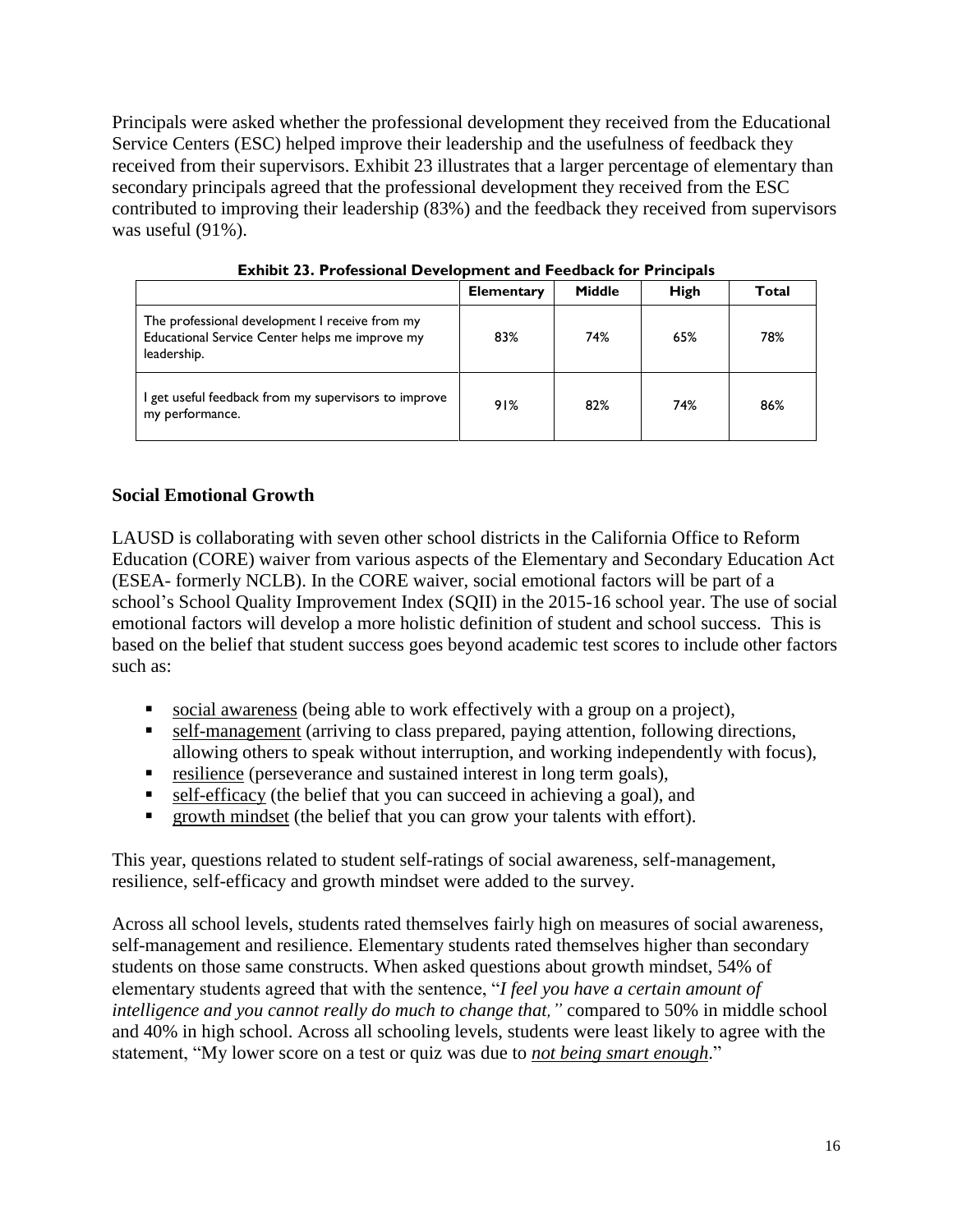|                                                                                                   | Percentage of Students Who Agreed or Strongly Agreed |               |      |       |  |
|---------------------------------------------------------------------------------------------------|------------------------------------------------------|---------------|------|-------|--|
|                                                                                                   | <b>Elementary</b>                                    | <b>Middle</b> | High | Total |  |
| <b>Social Awareness</b>                                                                           |                                                      |               |      |       |  |
| I can tell when people are getting angry or upset<br>before they say anything.                    | 86%                                                  | 83%           | 83%  | 85%   |  |
| I try to understand other people's points of view.                                                | 83%                                                  | 79%           | 82%  | 81%   |  |
| I know how my actions will make others feel.                                                      | 83%                                                  | 86%           | 80%  | 80%   |  |
| Self-Management                                                                                   |                                                      |               |      |       |  |
| I study hard for tests and quizzes.                                                               | 89%                                                  | 71%           | 63%  | 76%   |  |
| I come to class with my homework completed.                                                       | 87%                                                  | 73%           | 69%  | 77%   |  |
| I pay attention in class                                                                          | 82%                                                  | 71%           | 71%  | 76%   |  |
| <b>Resilience</b>                                                                                 |                                                      |               |      |       |  |
| I finish whatever I start.                                                                        | 84%                                                  | 71%           | 70%  | 76%   |  |
| Even if I don't do well at first, I keep trying.                                                  | 93%                                                  | 80%           | 79%  | 85%   |  |
| Even if I have difficulties or stress outside of school, I<br>continue to work hard in school.    | 87%                                                  | 71%           | 70%  | 77%   |  |
| <b>Self-Efficacy</b>                                                                              |                                                      |               |      |       |  |
| I have the ability to do well at school.                                                          | 91%                                                  | 84%           | 84%  | 87%   |  |
| I believe that working hard will improve my future.                                               | 95%                                                  | 89%           | 88%  | 91%   |  |
| I feel that I have less ability to do well than other<br>students at my school.                   | 47%                                                  | 42%           | 38%  | 43%   |  |
| <b>Growth Mindset</b>                                                                             |                                                      |               |      |       |  |
| I feel you have a certain amount of intelligence and<br>you cannot really do much to change that. | 54%                                                  | 50%           | 40%  | 48%   |  |
| My lower score on a test or quiz was due to not<br>studying hard enough.                          | 58%                                                  | 66%           | 68%  | 64%   |  |
| My lower score on a test or quiz was due to not<br>being smart enough.                            | 30%                                                  | 28%           | 23%  | 27%   |  |
| My lower score on a test or quiz was due to<br>something else that I could not control.           | 35%                                                  | 29%           | 26%  | 30%   |  |

#### **Exhibit 24. Student Self-Ratings of Social Emotional Skills**

When disaggregated by ethnicity, there were significant differences among ethnic groups related to questions about growth mindset. Elementary and middle school Latino students were more likely to attribute a lower score on a test or quiz due to not being smart enough, compared to White students. Across all three schooling levels, more Latino students reported that they felt they had less ability to do well than other students at their school, compared to White students. When asked for agreement with the statement, "*I feel you have a certain amount of intelligence and you cannot really do much to change that,*" 56% of elementary Latino and 55% of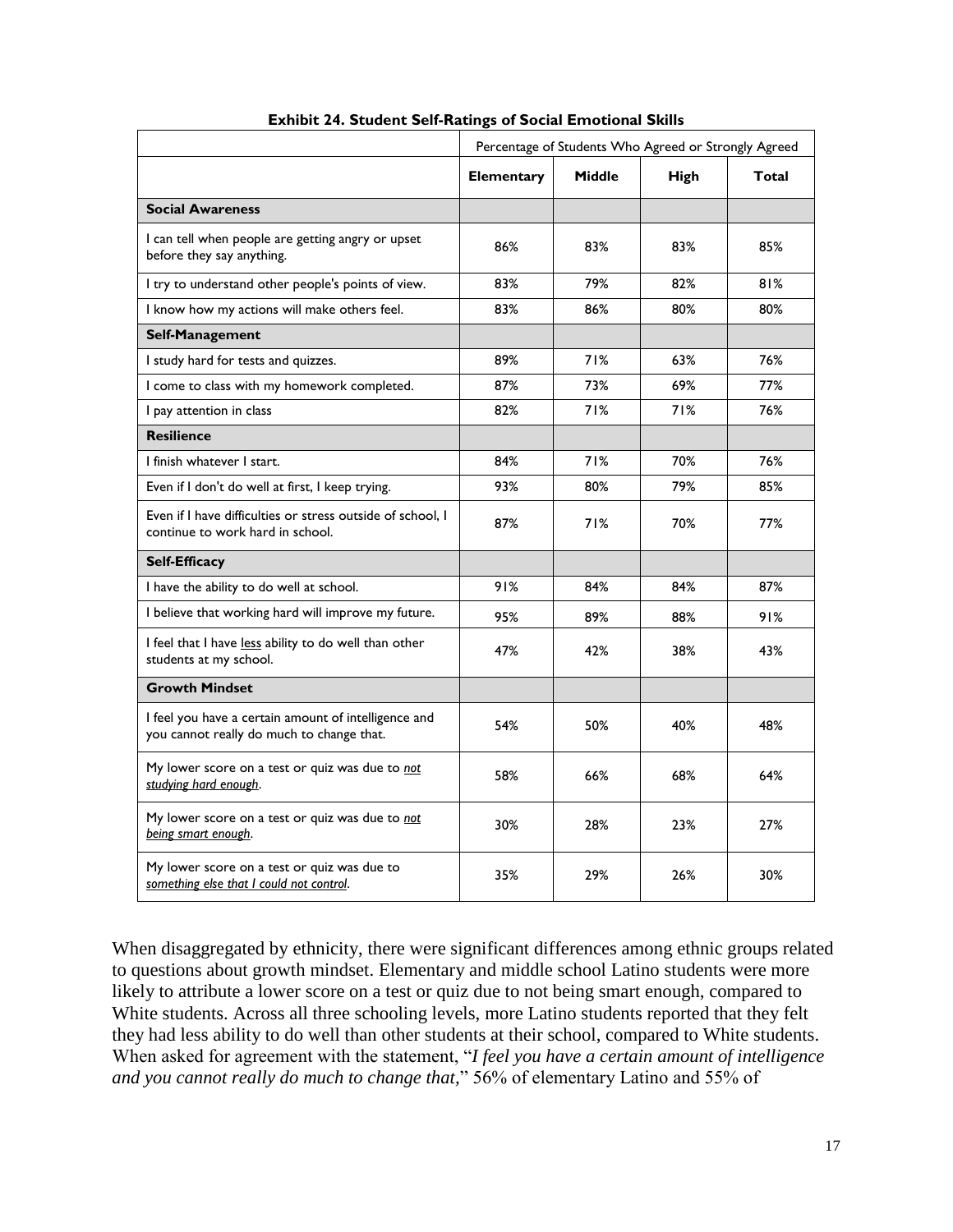elementary African-American students agreed or strongly agreed. In comparison, 43% of elementary Asian and 42% of elementary White students agreed.

|                                                                                                   | Percentage of Students Who Agreed or Strongly Agreed |       |                      |        |       |
|---------------------------------------------------------------------------------------------------|------------------------------------------------------|-------|----------------------|--------|-------|
|                                                                                                   |                                                      | Asian | African-<br>American | Latino | White |
| <b>Mindset</b>                                                                                    |                                                      |       |                      |        |       |
|                                                                                                   |                                                      |       |                      |        |       |
|                                                                                                   | Elementary                                           | 56%   | 56%                  | 59%    | 56%   |
| My lower score on a test or quiz was due to<br>not studying hard enough.                          | Middle                                               | 67%   | 65%                  | 67%    | 64%   |
|                                                                                                   | <b>High</b><br>School                                | 72%   | 64%                  | 68%    | 66%   |
|                                                                                                   |                                                      |       |                      |        |       |
|                                                                                                   | Elementary                                           | 20%   | 28%                  | 32%    | 17%   |
| My lower score on a test or quiz was due to<br>not being smart enough.                            | Middle                                               | 19%   | 23%                  | 30%    | 18%   |
|                                                                                                   | High<br>School                                       | 23%   | 19%                  | 23%    | 18%   |
|                                                                                                   |                                                      |       |                      |        |       |
|                                                                                                   | Elementary                                           | 25%   | 34%                  | 37%    | 26%   |
| My lower score on a test or quiz was due to<br>something else that I could not control.           | Middle                                               | 24%   | 29%                  | 29%    | 28%   |
|                                                                                                   | <b>High</b><br>School                                | 29%   | 26%                  | 25%    | 32%   |
|                                                                                                   |                                                      |       |                      |        |       |
|                                                                                                   | Elementary                                           | 33%   | 45%                  | 50%    | 32%   |
| I feel that I have less ability to do well than<br>other students at my school.                   | Middle                                               | 34%   | 39%                  | 45%    | 33%   |
|                                                                                                   | <b>High</b><br>School                                | 36%   | 34%                  | 39%    | 32%   |
|                                                                                                   |                                                      |       |                      |        |       |
|                                                                                                   | Elementary                                           | 43%   | 55%                  | 56%    | 42%   |
| I feel you have a certain amount of intelligence<br>and you cannot really do much to change that. | Middle                                               | 39%   | 48%                  | 52%    | 40%   |
|                                                                                                   | High<br>School                                       | 38%   | 38%                  | 41%    | 33%   |

|  | Exhibit 25. Student Self-Ratings of Growth Mindset by Ethnicity |  |  |
|--|-----------------------------------------------------------------|--|--|
|  |                                                                 |  |  |

*\*Differences between low and high percent agreement represent educationally meaningful and statistically significant differences.*

Teachers and principals were asked if social emotional skills were teachable, Over 85% agreed or strongly agreed; however, a much smaller percentage agreed that this instruction was happening on a programmatic basis school wide.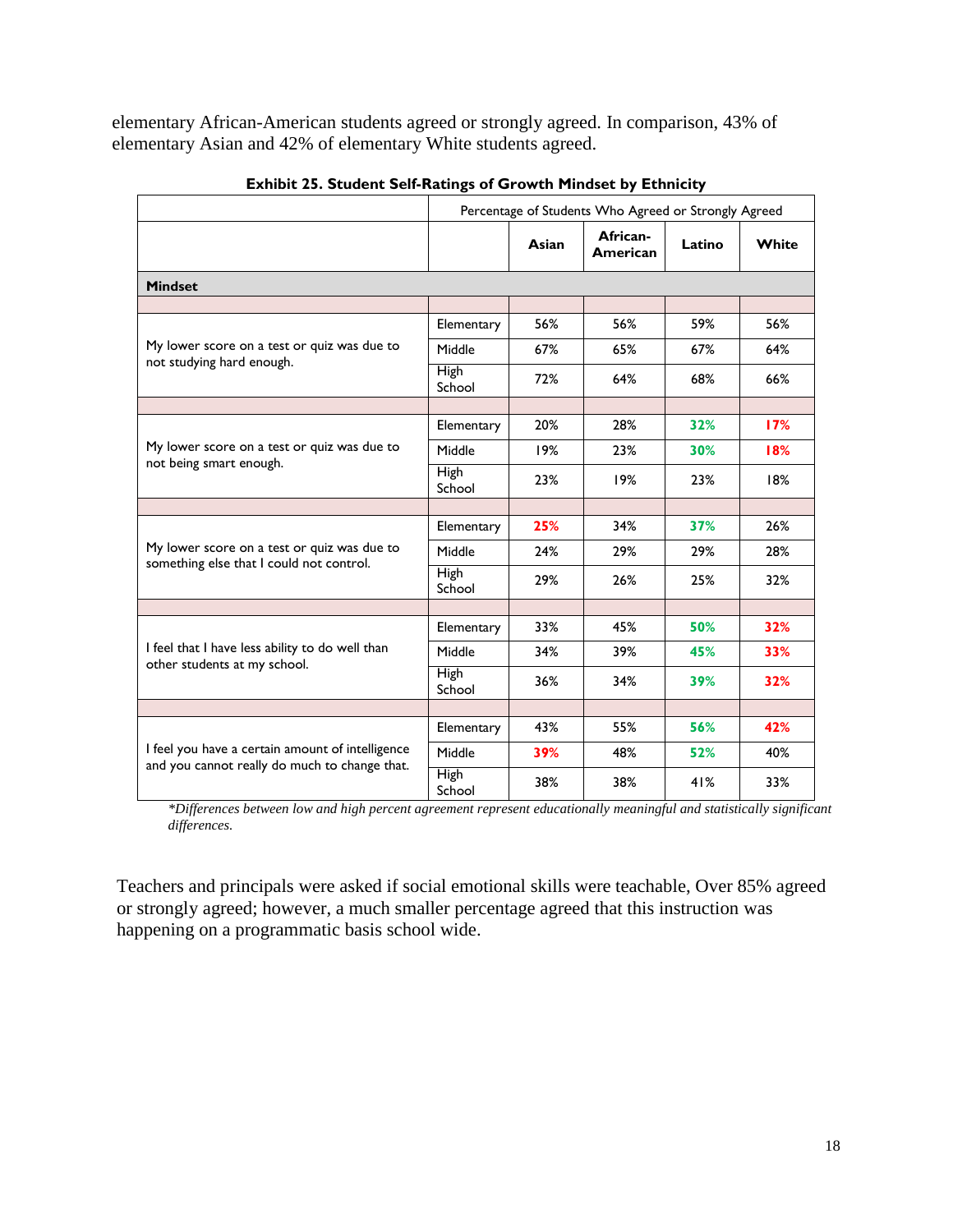

**Exhibit 26. Teacher and Principal Perspectives on Social-emotional Competencies** 

# **School Safety**

In 2014, a higher percentage of students, staff and parents reported feeling safe on school grounds, compared to the previous year. Most students (78%) and staff (85%) feel safe at school. In 2012-13, an average of 76% of all students said they feel safe on school grounds, and a larger percentage of parents (at least 81%) perceived that their children were safe at school. In 2013- 14, 78% of all students felt safe and 85% of their parents agreed. Fewer elementary students agreed that they felt safe than they did last year (86% to 85%) and more middle (69% to 72%) and high school students (70% to 73%) agreed that they felt safe compared to last year.

**Exhibit 27. Perceptions of Feeling Safe on School Grounds across Stakeholders**

|                                              | $2012 - 13$ | $2013 - 14$ |
|----------------------------------------------|-------------|-------------|
| All students                                 | 76%         | 78%         |
| Elementary students                          | 86%         | 85%         |
| Middle school students                       | 69%         | 72%         |
| High school students                         | 70%         | 73%         |
| Staff                                        | 86%         | 89%         |
| Parents (My child is safe on school grounds) | 81%         | 85%         |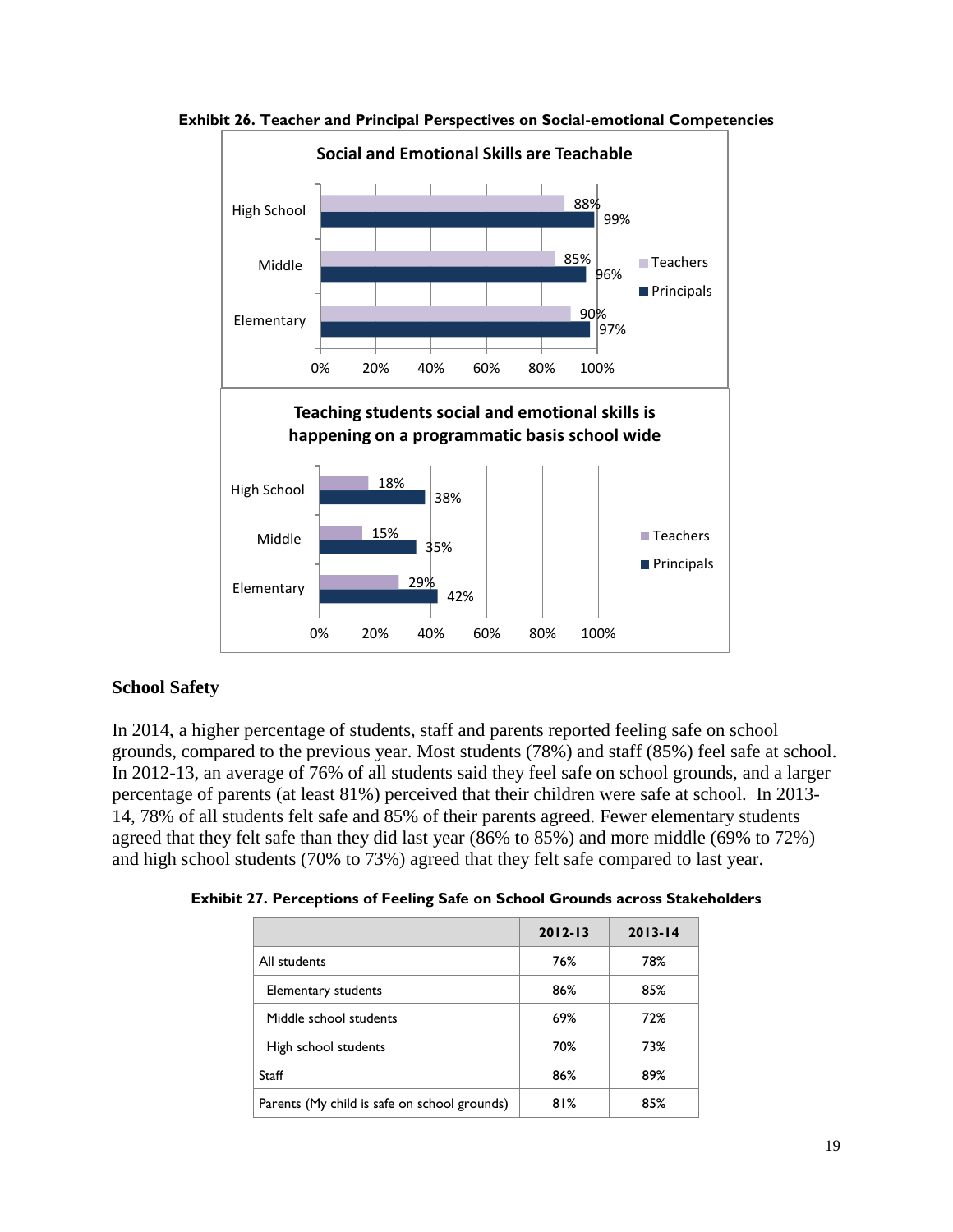## *Bullying*

Bullying remains a major issue in elementary and middle schools, although it has decreased somewhat since 2010-11. Recent increases in reports that bullying is a problem may be due to heightened awareness of 'bullying' at school sites. However, the total percentage of agreement of students who stated that 'Bullying is a problem at my school,' has decreased from 54% in 2010-11 to 43% in 2013-14.



**Exhibit 28. Student Perceptions of Bullying** 

In contrast, 38% of parents agreed that their child reported being bullied at his/her school, and 43% of staff reported that students bullied adults at their school.

|                                                                          | <b>Elementary</b> | <b>Middle</b> | <b>High</b> | Total |  |
|--------------------------------------------------------------------------|-------------------|---------------|-------------|-------|--|
| <b>Parents</b>                                                           |                   |               |             |       |  |
| My child told me that he or she has been<br>bullied at school this year. | 38%               | 40%           | 38%         | 31%   |  |
| <b>Staff</b>                                                             |                   |               |             |       |  |
| Students threaten or bully adults at my<br>school.                       | 43%               | 65%           | 35%         | 49%   |  |

**Exhibit 29. Adult Comments on Bullying (2013-14)**

Bullying awareness seems evident in our schools and among our students, parents and staff. Three-fourths (75%) of students at all three levels stated that they knew who to talk to at their school to report bullying and 79% said that they would receive help if they reported bullying. Similarly, 82% of parents knew with whom to speak about bullying and felt their child's school would be responsive to bullying. Seventy-five percent of school staff has received some training or materials on bullying and 90% say they address bullying that occurs at their school.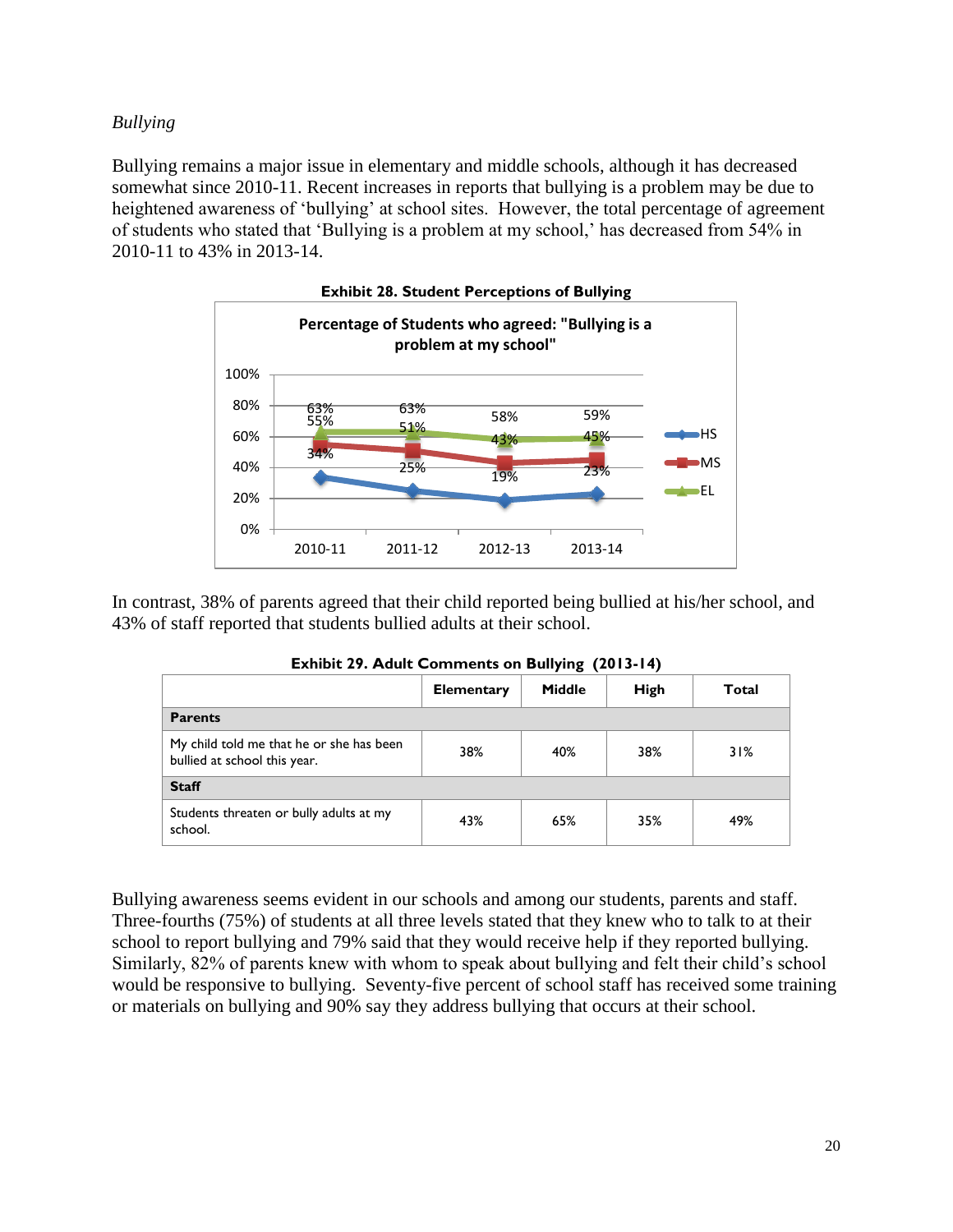|                                                                                                     | <b>Elementary</b> | <b>Middle</b> | <b>High</b> | Total |  |
|-----------------------------------------------------------------------------------------------------|-------------------|---------------|-------------|-------|--|
| <b>Students</b>                                                                                     |                   |               |             |       |  |
| I know who I could talk with at my school to<br>report bullying.                                    | 75%               | 73%           | 63%         | 75%   |  |
| If I told a teacher or other adult that I was<br>being bullied, he or she would try to help me.     | 79%               | 89%           | 76%         | 71%   |  |
| <b>Parents</b>                                                                                      |                   |               |             |       |  |
| I know who to speak with at school if I had a<br>question or concern about bullying                 | 82%               | 84%           | 80%         | 73%   |  |
| My child's school would be responsive to<br>reports of bullying                                     | 82%               | 84%           | 80%         | 73%   |  |
| <b>Staff</b>                                                                                        |                   |               |             |       |  |
| I have received training, professional<br>developments, and/or materials on preventing<br>bullying. | 75%               | 75%           | 76%         | 75%   |  |
| I address bullying that occurs in my school.                                                        | 90%               | 92%           | 87%         | 89%   |  |

## **Exhibit 30. Help with Bullying (2013-14)**

# *School cleanliness*

Students reported school cleanliness remained a problem in 2013-14. Bathrooms continue to be problematic with only between 33% and 41% of any student group agreeing that bathrooms were clean. Among school staff, at least 84% of principals affirmed that *the bathrooms at my school are clean.* 

| <b>EXIMPLE 31. FULLER LIGATIONS OF SCHOOL CREATINIUSS</b> |                   |               |             |  |  |
|-----------------------------------------------------------|-------------------|---------------|-------------|--|--|
|                                                           | <b>Elementary</b> | <b>Middle</b> | <b>High</b> |  |  |
| The bathrooms at my school are clean                      |                   |               |             |  |  |
| <b>Students</b>                                           | 33%               | 33%           | 41%         |  |  |
| Staff                                                     | 65%               | 63%           | 64%         |  |  |
| Principals                                                | 84%               | 85%           | 84%         |  |  |
| The area where I eat is clean                             |                   |               |             |  |  |
| <b>Students</b>                                           | 57%               | 47%           | 59%         |  |  |
| Staff                                                     | 70%               | 68%           | 73%         |  |  |
| Principals                                                | 87%               | 97%           | 92%         |  |  |
| The other areas of my school are clean                    |                   |               |             |  |  |
| <b>Students</b>                                           | 77%               | 58%           | 62%         |  |  |
| Staff                                                     | 68%               | 56%           | 60%         |  |  |
| Principals                                                | 82%               | 81%           | 68%         |  |  |

## **Exhibit 31. Perceptions of School Cleanliness**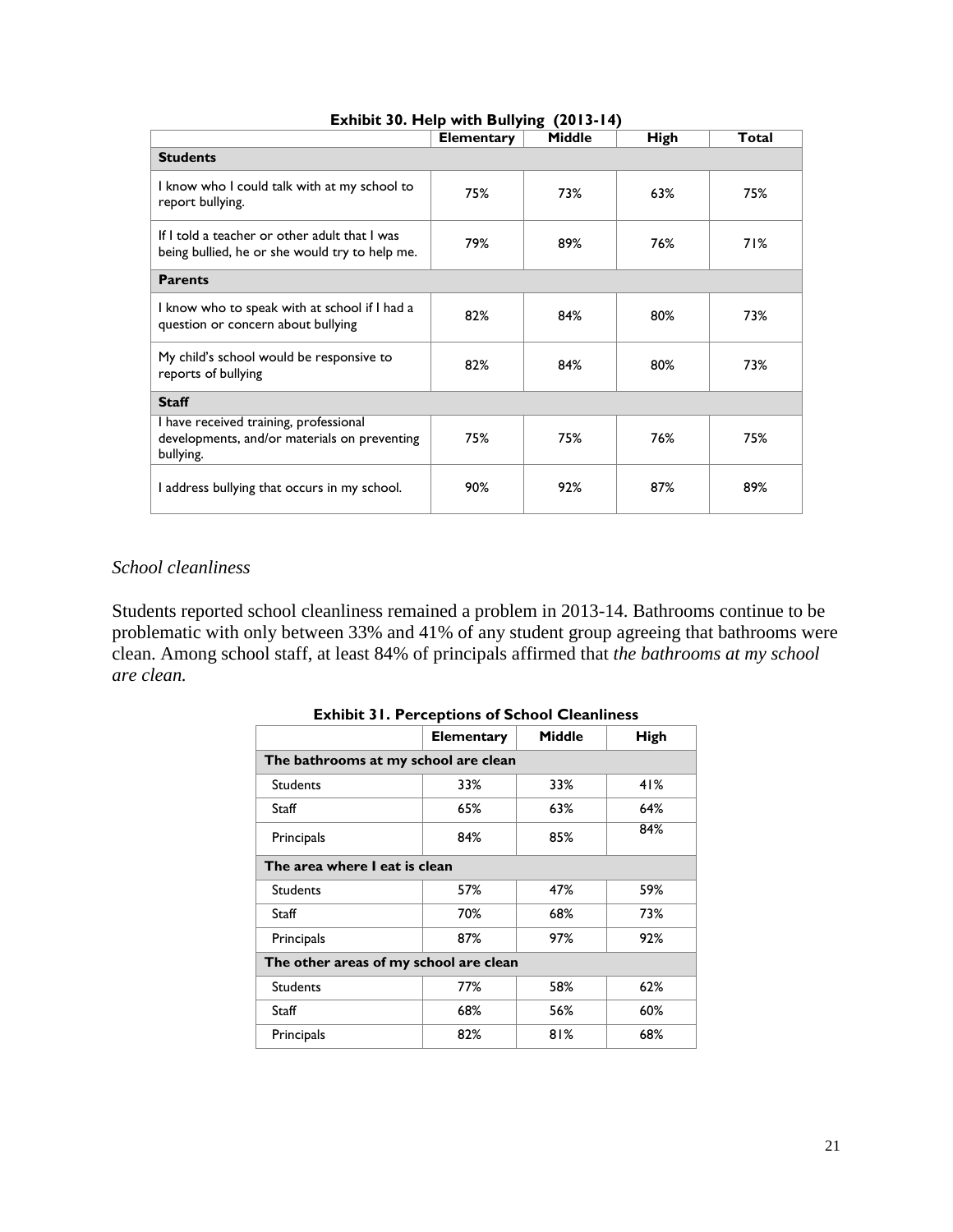# **Access to Technology**

The increased use of technology by students is an important aspect of LAUSD's overall mission and is an integral element in the Common Core State Standards, both through the skills students are expected to demonstrate, and through the manner by which they will be tested as to that mastery.

In 2013-14, students were asked how often they used computers, tablets or other electronic devices in their different subjects or classes. Overall, students at all levels reported the highest rate of use in English Language Arts classes.

| How often do you use computers,<br>tablets, or other electronic devices in<br>the following subjects or classes? (At<br>least once a week) | ES  | <b>MS</b> | <b>HS</b> | <b>OPTIONS</b> | <b>TOTAL</b> |
|--------------------------------------------------------------------------------------------------------------------------------------------|-----|-----------|-----------|----------------|--------------|
| English language arts, reading/writing                                                                                                     | 68% | 34%       | 33%       | 56%            | 47%          |
| <b>Mathematics</b>                                                                                                                         | 67% | 32%       | 29%       | 47%            | 45%          |
| <b>Science</b>                                                                                                                             | 46% | 30%       | 28%       | 44%            | 36%          |
| Social Studies (history, government,<br>geography, etc.)                                                                                   | 46% | 27%       | 27%       | 51%            | 35%          |
| Arts/Music                                                                                                                                 | 38% | 21%       | 26%       | 37%            | 29%          |

**Exhibit 32. Weekly Technology Use by Content Area** 

Students were also asked <u>how</u> they used technology in school. As can be observed in Exhibit 33, the use of the internet for school assignments was most prevalent, with high school students most likely to engage in the use of technology at least once a week.



**Exhibit 33. How Technology is Used by Students**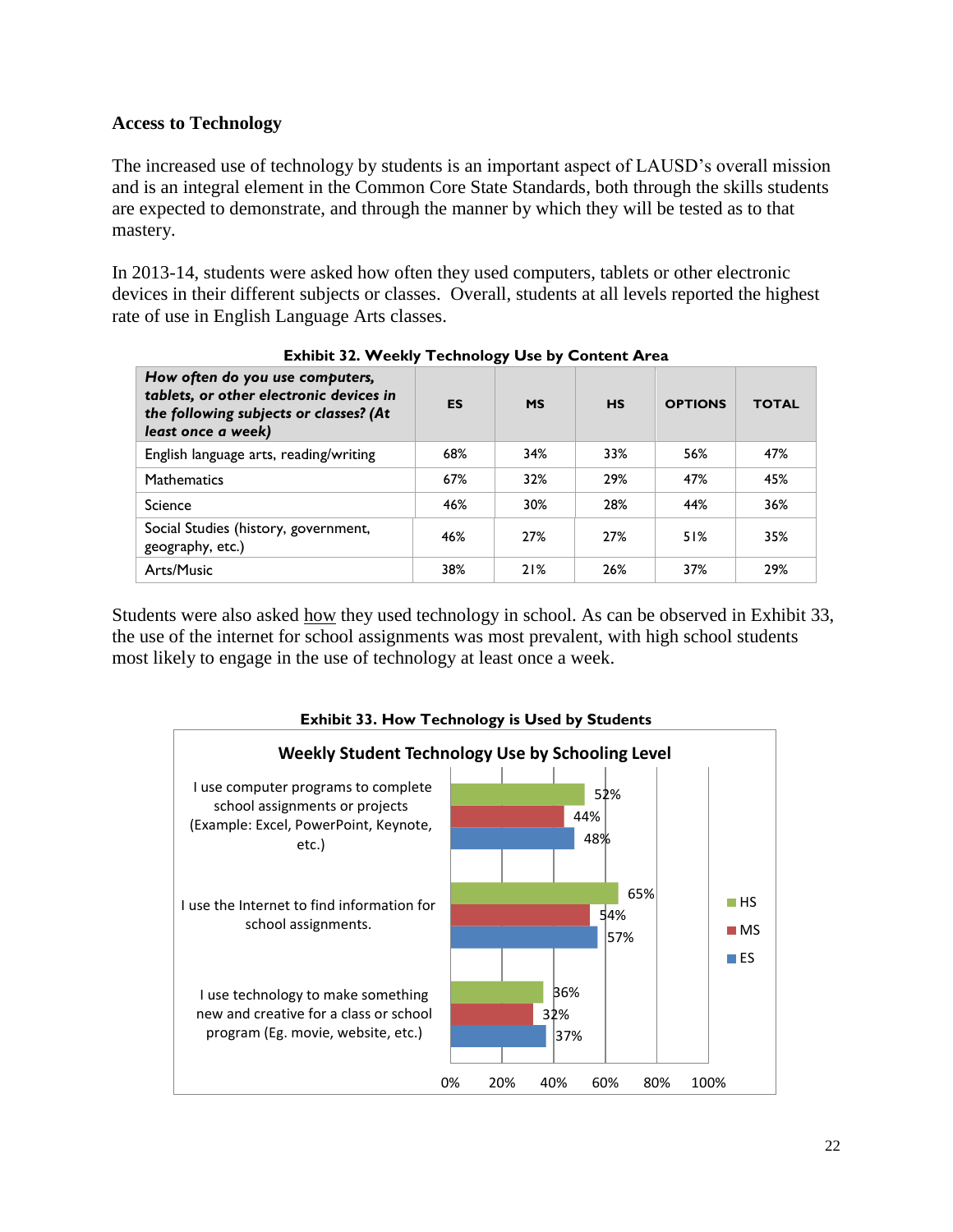Principals were asked about the integration of technology into classroom instruction, the preparation of students as technologically literate, and their school's vision for integrating technology.

Exhibit 34 shows that across all three levels, principals agreed that they expected teachers to integrate technology in their classrooms. Eighty-one percent (81%) of high school principals affirmed that they were preparing students to be literate in technology, compared to 68% of middle school and 64% of elementary principals. High school principals were also more likely to agree that they communicated the school's vision for technology and that there was alignment between the school's vision and the District's vision for technology.

The area with lowest agreement across the three schooling levels was in response to the question regarding teachers' use of technology to have students interact with each other. Among elementary principals, 33% agreed, compared to 49% at middle schools and 54% at high school.



With respect to parents, Exhibit 35 demonstrates that LAUSD parents increased their internet use compared to last year. Parental access to the internet has increased by 11%, and daily use has increased by 8%. At the same time, the percentage of parents who prefer to receive school communication by e-mail remains below 50%.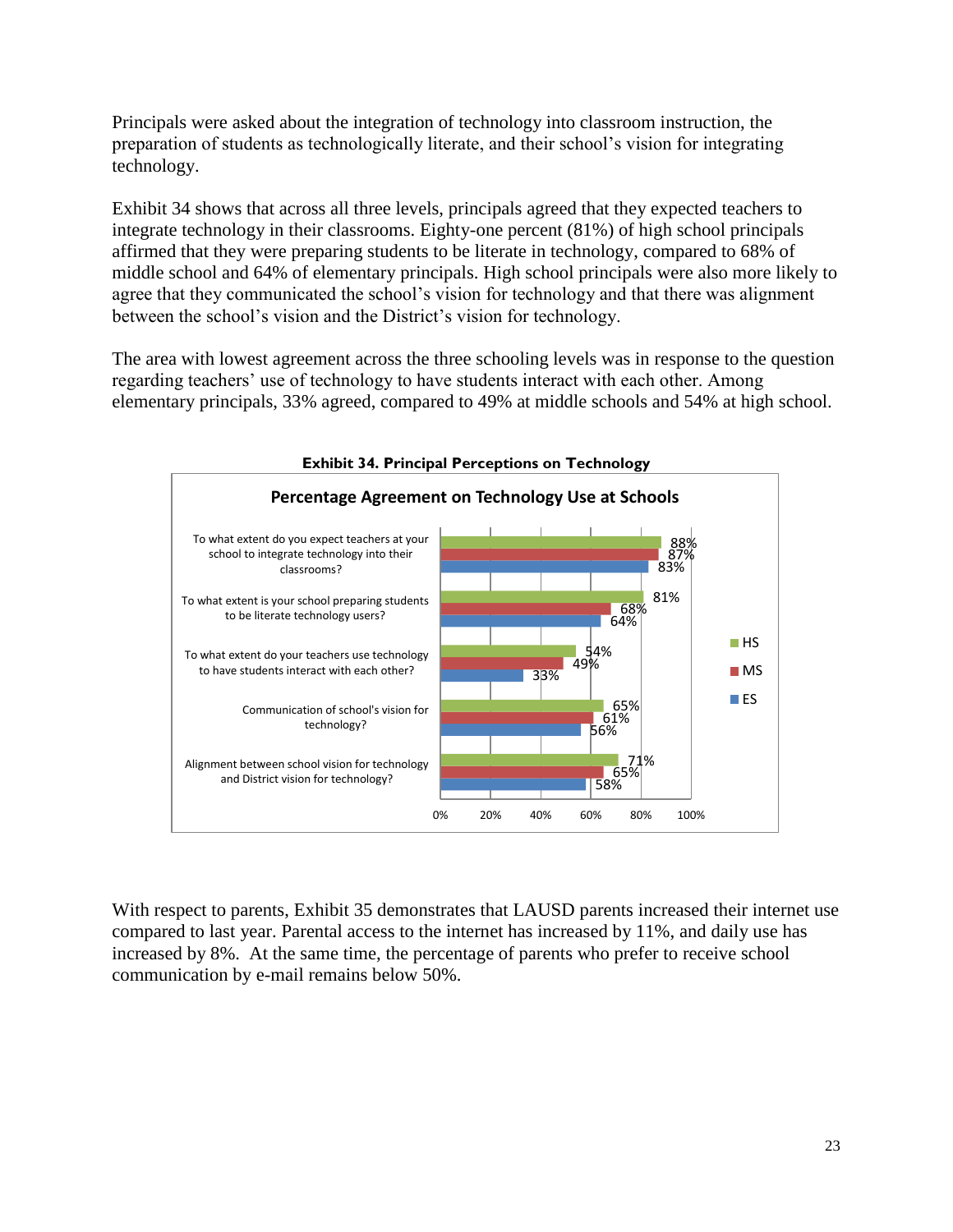

**Exhibit 35. Parent Perceptions of Technology** 

Finally, parents gave their perspectives on their children's technology use at school, and their responses are in line with the computer use reported by students. High school students report the least weekly use and parents' views indicate that high school students use technology less frequently than do middle or elementary school students.